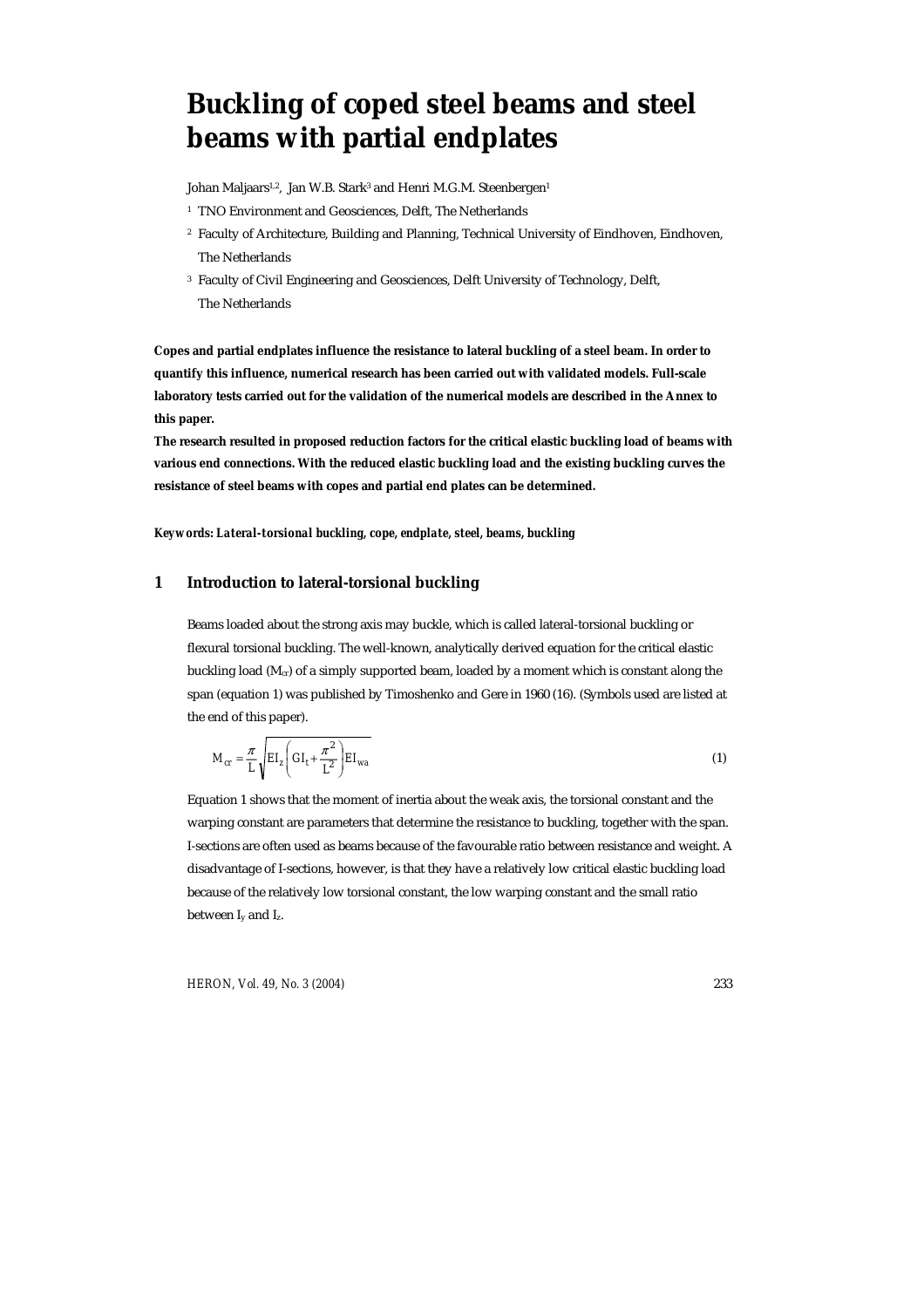In figure 1, the relation between the critical elastic buckling load and the resistance of a beam is illustrated. The horizontal axis in this figure represents the lateral deflection of the cross-section at mid-span of a simply supported beam loaded by a concentrated load applied at mid-span. The beam load is shown on the vertical axis and the graphs show results of finite element calculations. The solid black line represents the (post) buckling behaviour of an initially perfect I section loaded by a concentrated load at mid span. No lateral deflection occurs for loads smaller than the critical elastic buckling load  $M_{cr}$ . For a load equal to the critical elastic buckling load, lateral deflections occur and the magnitude of the lateral deflection is undetermined (instability). For a beam with (small) initial geometric imperfections (dashed line), lateral deflection occurs from the beginning of loading. The lateral deflection becomes significant for a load approaching the critical elastic buckling load, and is greater than in case of the perfect beam for every load. When the plastic capacities are determined of laterally restrained beams with various values for the initial geometric imperfection, it turns out that the maximum load decreases as the initial geometric imperfection increases (dotted line, each dot represents a beam with specific initial imperfection). As a result, the load displacement diagram of a laterally unsupported beam with a certain yield stress, initial geometric imperfections and residual stresses (solid grey line) shows a maximum load, which is the beam resistance. Residual stresses reduce the resistance in case of lateral-torsional buckling. For the considered beam, the resistance is lower than both the plastic capacity and the critical elastic buckling load.



*Figure 1: Relation between resistance, critical elastic buckling load and plastic capacity*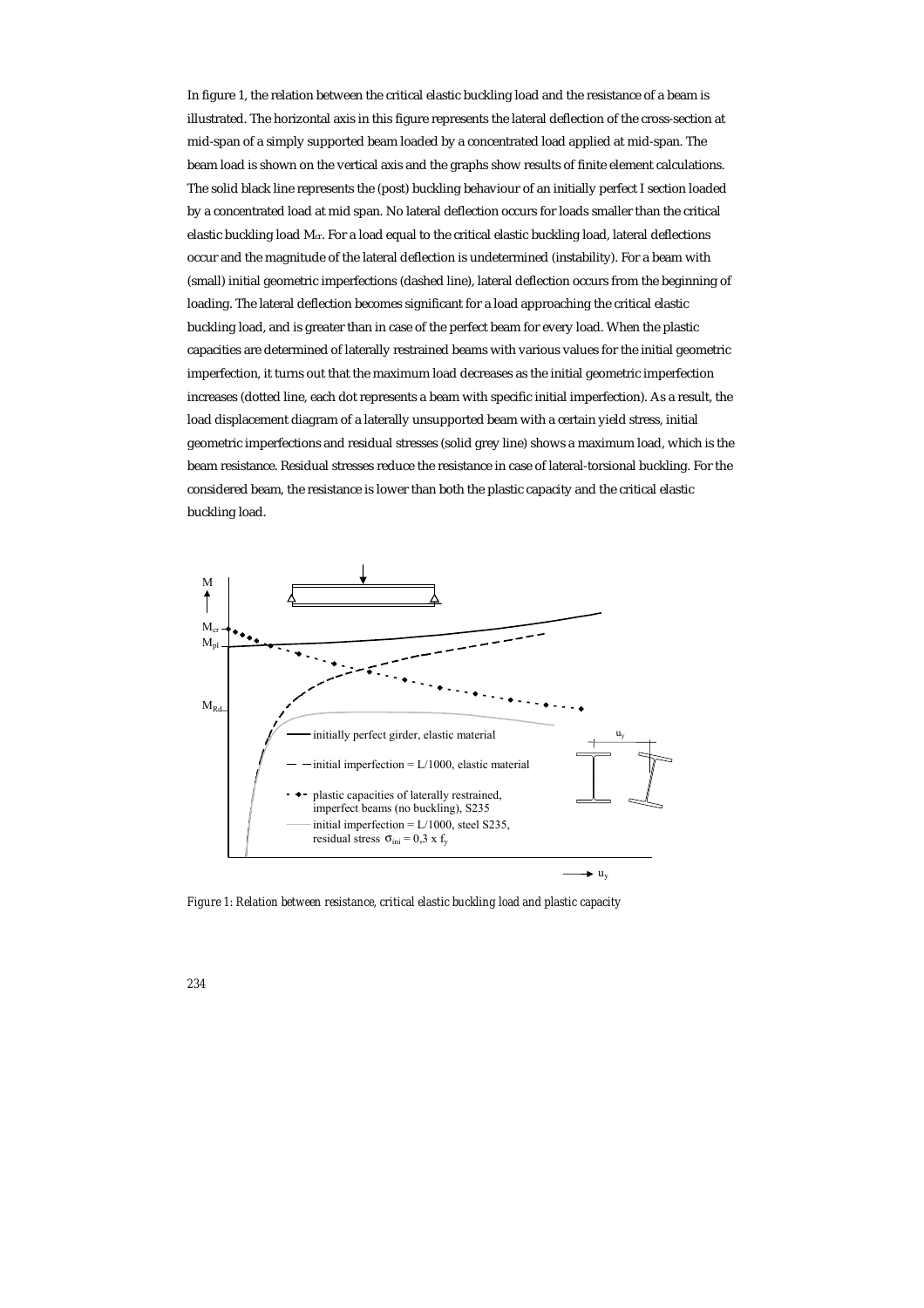In this example, the critical elastic buckling load was slightly lower than the plastic capacity. For beams with a much higher critical elastic buckling load, buckling does not significantly influence the beam resistance. The resistance of such beams is dominated by the plastic capacity, whereas for beams with a much lower critical elastic buckling load, the beam resistance is dominated by buckling. In codes such as prEN 1993-1-1 (19) the influence of the critical elastic buckling load on the beam resistance is expressed as a function of the relative slenderness  $\lambda_{LT}$ , see equation (2).

$$
\lambda_{LT} = \sqrt{\frac{M_{pl}}{M_{cr}}} \tag{2}
$$

Figure 2 shows the ratio between the beam resistance and the plastic capacity ( $\chi_{LT}$ ) as a function of the relative slenderness  $(\lambda_{LT})$ . For a beam with large slenderness, the critical elastic buckling load (solid black line) dominates the resistance, while the plastic capacity (grey line) dominates the resistance for stocky beams. The influence of initial imperfections is taken into account by the use of a buckling curve. In prEN 1993-1-1 (19), buckling curve 'a' (dashed line) is used for the design resistance of rolled sections. This buckling curve is based on the results of many tests. As shown, the influence of initial geometric imperfections and residual stresses on the resistance is largest when the critical elastic buckling load is equal to the plastic capacity (at a relative slenderness equal to 1).



*Figure 2: Buckling curve 'a' according to prEN 1993-1-1* 

# **2 Influence of support conditions on lateral-torsional buckling**

Equation (1) is derived for a beam with simple supports, i.e. the rotation about the longitudinal axis and lateral and the vertical deflections are completely restrained, while the rotation about the strong and weak axes is free. In addition, the beam ends are assumed free to warp, but no other distortion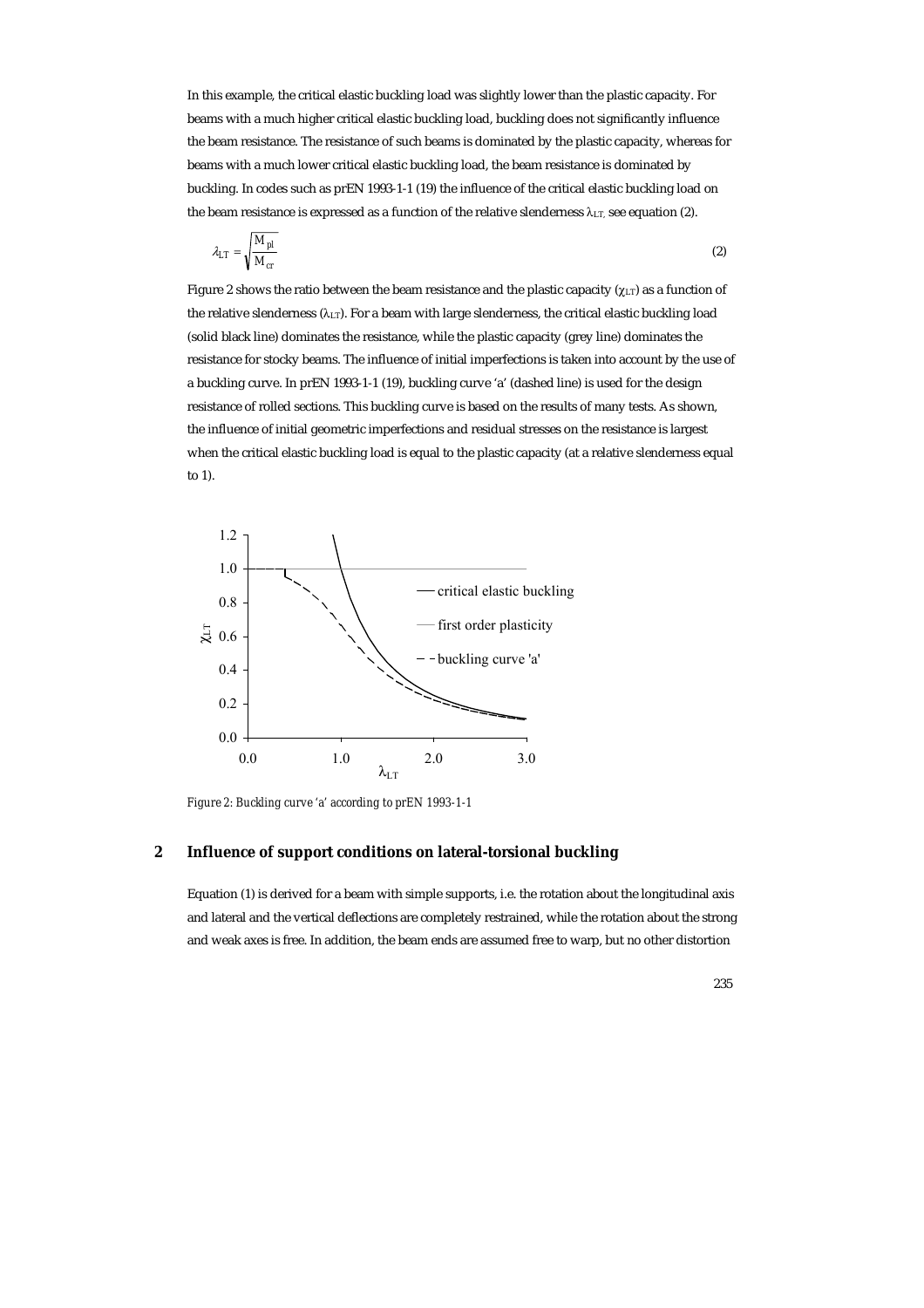of the beam ends is present. These theoretical support conditions are not fulfilled in most real connections with e.g. endplates, fin plates or angles. Trahair and others [Trahair, 1993 (17), Pi and Trahair, 2000 (15) and Vacharajittiphan and Trahair, 1974 (18)] studied the effect of partial restraints at the supports on the critical elastic buckling load. They determined the increase of  $M_{cr}$  caused by partial restraints to rotations about the weak axis and the strong axis and by restrained warping (e.g. in case of thick, full endplates). They also determined the reduction of M<sub>cr</sub> caused by partial restraint to rotation about the longitudinal axis. Based on these and on other studies, modification factors for the critical elastic buckling load are given in prEN 1993-1-1 to take into account the influence of partial restraints at the supports.

In practice, secondary beams are sometimes coped at the connection with main beams, see figure 3. The reason for coping beams is to allow the upper flanges of both beams to be levelled, so that it is possible to attach roof or floor plates without having to make additional modifications. The connection between main beam and secondary beam is made with endplates, fin plates or angles. Applying these connections may influence the lateral buckling resistance of the beam.

Local web buckling in the coped region or lateral-torsional buckling of the coped region may occur. This may reduce the critical elastic buckling load.

Web buckling may also occur in uncoped ('normal') beams when partial endplates are used, so that the upper flange and / or lower flange are not supported. Figure 4 illustrates that the buckling mode is a combination of local web buckling or buckling of the coped region and lateral-torsional buckling (only half of the beam is shown).



*Figure 3: Coped connection between two beams*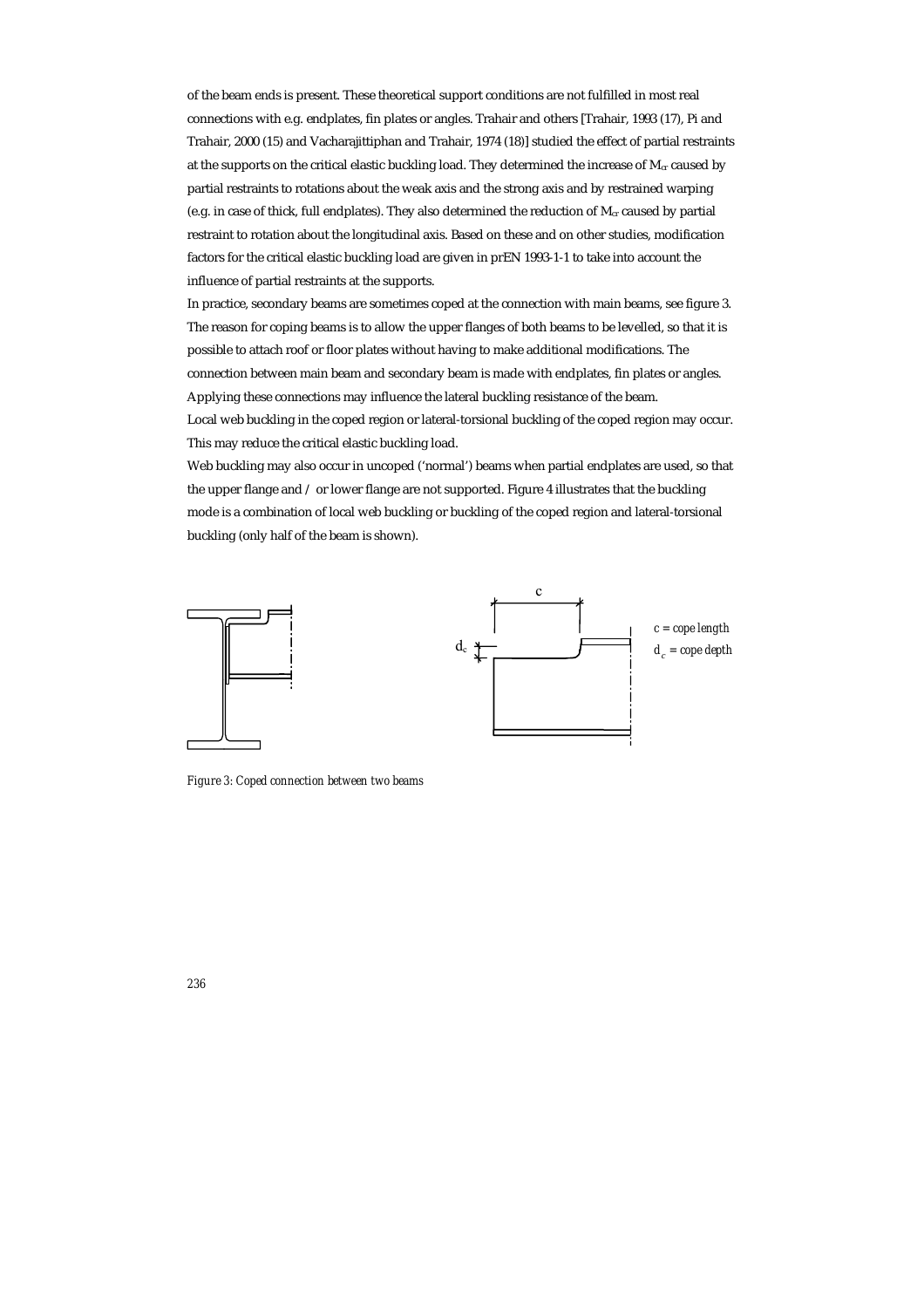

*Figure 4: Buckling of a beam with short endplates (left) and a coped beam (right)* 

Figure 5 shows the results of finite element calculations of beams with the same span, load, initial imperfections and yield stress but with different support conditions. It is shown that both the resistance and the post critical deformation decrease as the beam end is less supported.



*Figure 5: Difference in resistance and post critical behaviour due to end conditions* 

Numerical research into the influence of copes on the critical elastic buckling load has been carried out by Cheng, Yura and Johnson, 1988 (4), Lam, Yam, Iu and Cheng, 2000 (5) and Abspoel and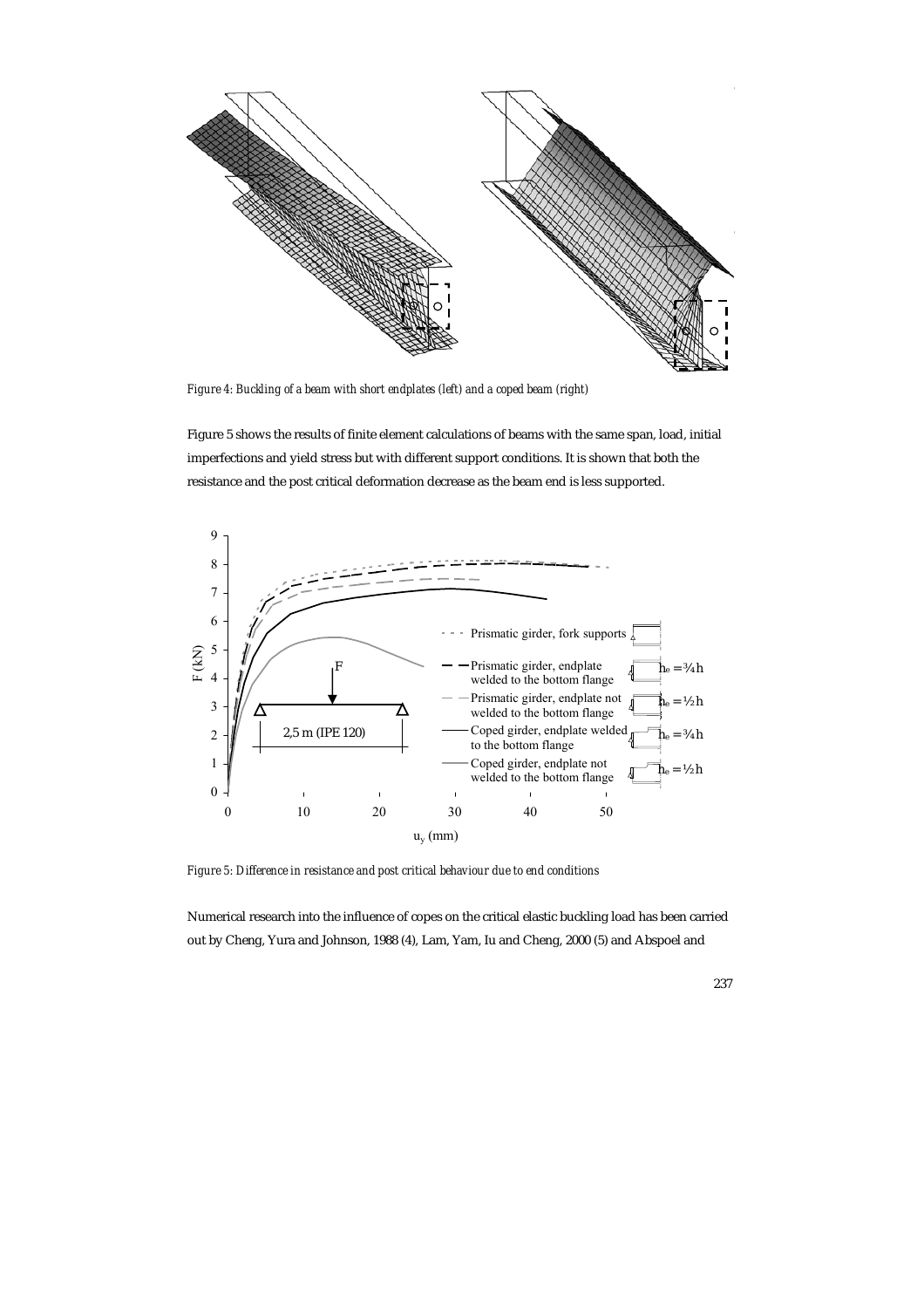Stark, 1999 (1, 2). The research projects concentrated on I-section beams loaded by a concentrated load at mid-span. The results showed that for slender coped beams, buckling of the beam is dominated by lateral-torsional buckling, while buckling of a stocky coped beam is dominated by buckling of the coped region. For stocky beams with large cope length to web depth ratios, instability of the cope occurs by lateral-torsional buckling of the coped region, while in case of stocky beams with small cope length to web depth ratios, instability of the cope occurs by local web buckling in the coped region.

The research projects resulted in various equations for the critical elastic buckling load of coped beams.

Physical tests were carried out by Du Plessis, 1977 (14), Cheng and Yura, 1988 (3), Lindner, 1982 (10), Lindner, 1985 (12), Lindner and Gietzelt, 1985 (7), Lindner, 1987 (11), Lindner, 1988 (9) and Lindner, 1996 (8). The (coped) beams in these research projects were supported by main beams or frames. As a result, the beam ends of the tested beams were partially restrained to rotations about the weak and strong axes. The tests showed a reduction in resistance due to copes. Lindner, 1988 (9) presented graphs for the reduction in resistance due to partial endplates and copes, based on test results.

The tests could not directly be used to validate the numerical models because of the following reasons:

- The models developed so far were used to determine the critical elastic buckling load, while in tests the resistance is determined;
- The actual dimensions of the cross-section and the size of the geometric imperfections of the tested beams were not measured. These parameters influence the beam resistance;
- The numerical models were simply supported while partial restraints were applied in the laboratory tests;

Besides, the relatively large contribution of the roots at flange-web junctions to the rotation stiffness of the beam was not included in the numerical models developed so far.

The following general criteria apply for studying the reduction in beam resistance due to copes or partial endplates.

- 1. In the numerical models, the contribution to the rotation stiffness provided by the roots at flange-web junctions should be taken into account;
- 2. Numerical models should not only provide the critical elastic buckling load, but also the beam resistance including the influence of plasticity, residual stresses, large displacements and initial geometric imperfections;
- 3. Numerical models should be validated by tests;
- *238*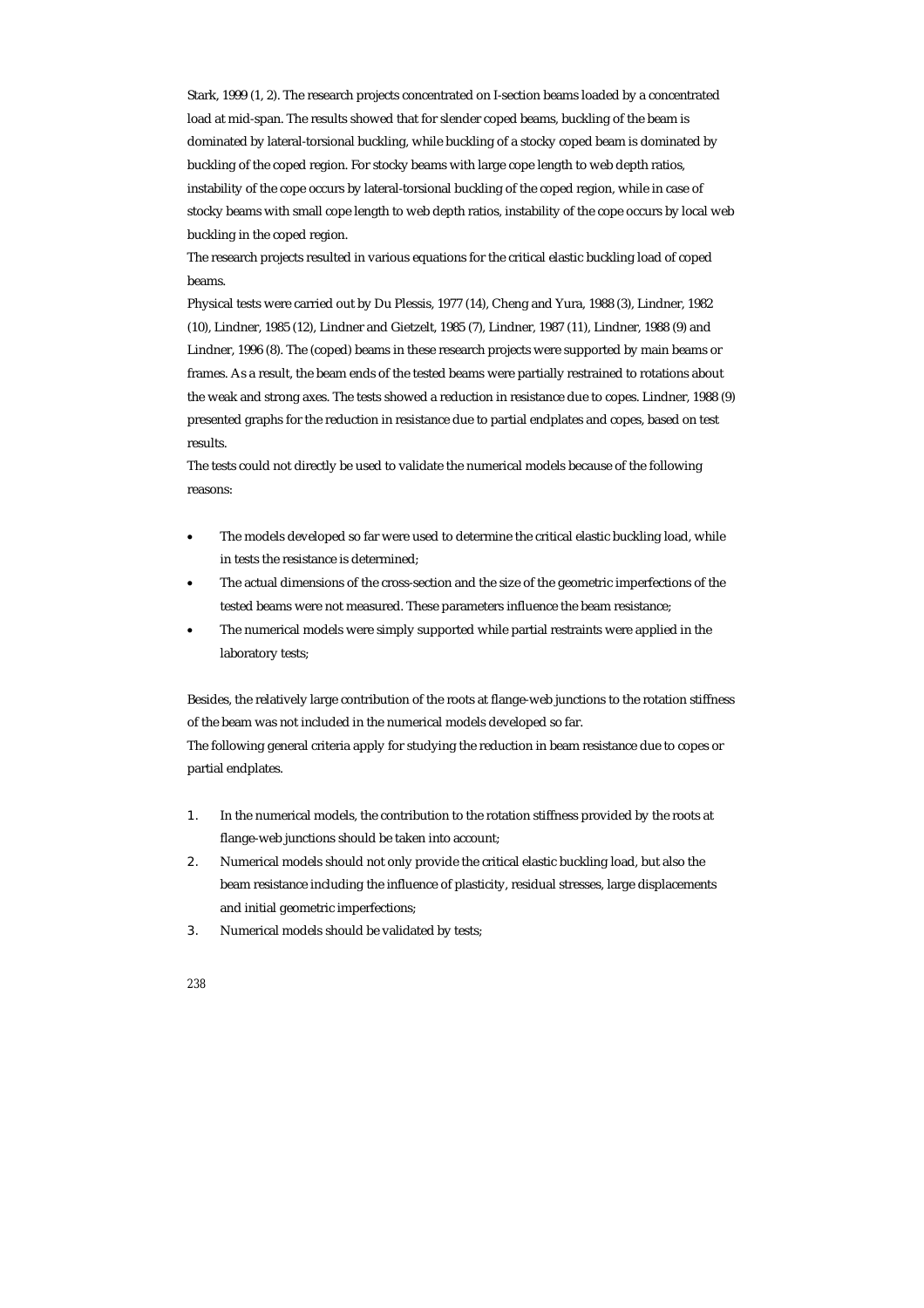- 4. The influence of real end connections by (partial) endplates, fin plates and angles on buckling of coped beams should be taken into account;
- 5. Partial restraints of the beam ends, provided by the main beam or frame to which the coped beam is connected should be taken into account;
- 6. Other load conditions than a concentrated load, applied at mid-span should be considered.

In the current research project, numerical models of simply supported (coped) beams with endplates loaded by a concentrated load or a uniformly distributed load were developed. The end connections according to figure 6 were modelled.

- Type 1 Standard conditions of restraint or fork supports. These conditions do not represent a real connection, but are used as the reference case. These end conditions are as applied for the derivation of equation 1;
- Type 2 Connections with endplates that support the bottom flange and at least a part of the web. The upper flange is not supported;
- Type 3 Connections with partial endplates that support only a part of the web and leave both flanges unsupported.
- Type 4 Connections with full endplates in combination with copes at the beam ends. The endplate is welded to the total web and the bottom flange and therefore supports the entire beam end.
- Type 5 Connections with partial endplates in combination with copes at the beam ends. The endplate is welded to a part of the web only and leaves the bottom flange unsupported.



*Figure 6: End conditions considered* 

Euler stability analyses and geometrically and physically non-linear calculations were carried out with the numerical models, so that it was possible to determine the relation between the reduction of the critical elastic buckling load and the reduction of the resistance due to the end condition. Also, laboratory tests were carried out on (coped) beams with (partial) endplates. The test set-up was designed in such a way that rotations about the strong and weak axes and the translation in horizontal direction were free.

All six general criteria given above were not fully covered in this research.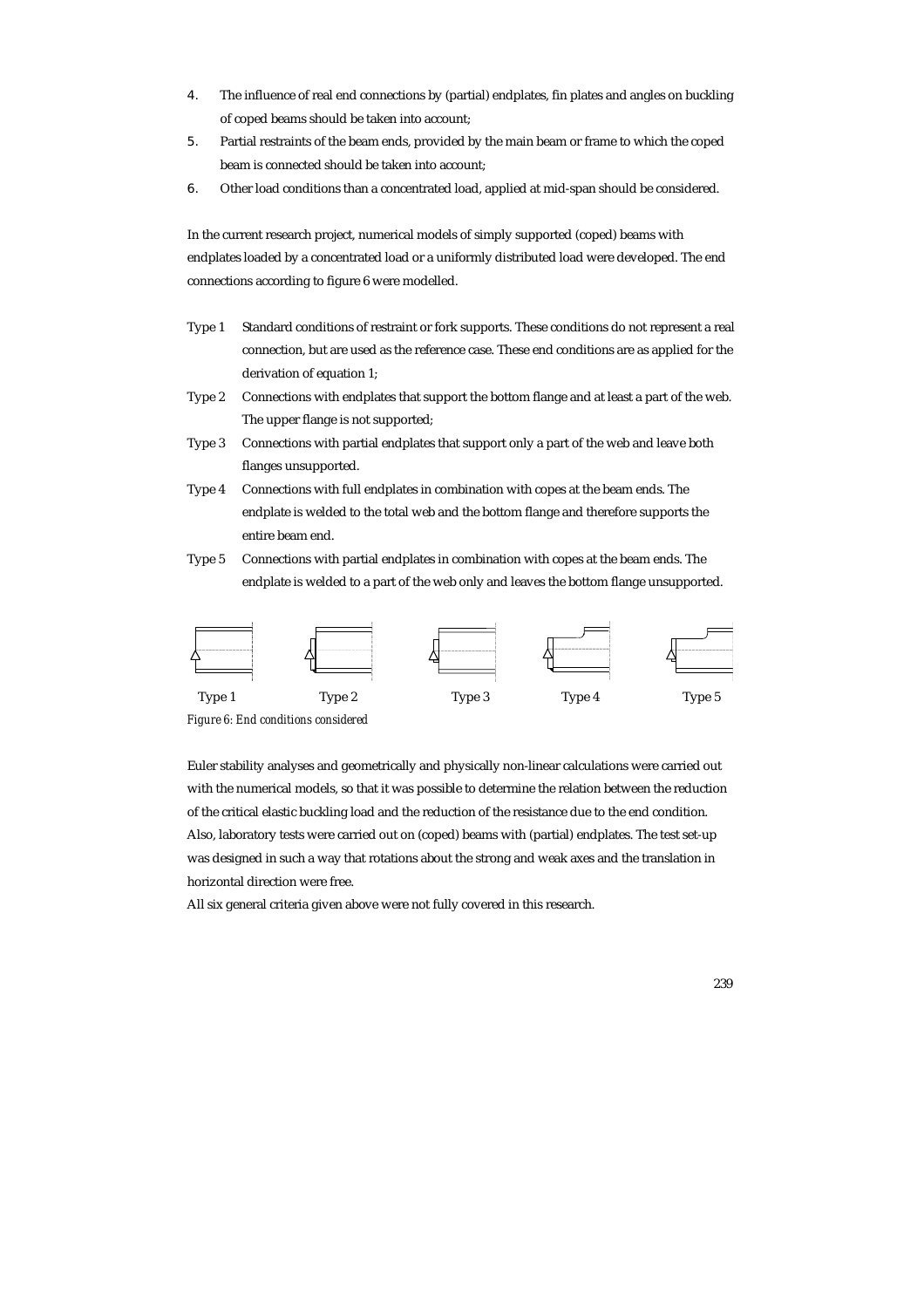- The combination of copes and fin plates or angles was not covered;
- The influence of partial restraints in real connections on buckling of coped beams was not taken into account;
- The research was limited to a uniformly distributed load and a concentrated load at midspan;
- Because of problems with the load introduction in the test set-up, an accurate quantitative validation of the numerical models by these tests was not possible (see the Annex).

## **3 Description of the numerical models**

The beams were modelled in the Finite Element Programme DIANA. Eight noded, curved shell elements were applied to model web and flanges. It was determined that four elements were needed to model each flange and also four elements to model the web. A problem with these elements is that they do not have a volume. Consequently, some differences exist between the geometric properties of the model and the geometric properties of the real cross-section. These differences remain small, except for the torsional constant  $I_t$ , as illustrated in table 1 by the example of an IPE 160 section. The relatively large difference in It is caused by the fact that the contribution of round-going stresses in the roots at the flange-web junctions are not simulated correctly in a model consisting of solely shell elements, as illustrated in figure 7.

*Table 1: Geometric properties of a standard European IPE 160 section* 

| <b>Property</b> | Model consisting of shells    | <b>Real section</b>           | <b>Difference</b> |
|-----------------|-------------------------------|-------------------------------|-------------------|
| А               | 1977 [ $mm2$ ]                | $2009$ [mm <sup>2</sup> ]     | 1,62 %            |
| $I_{y}$         | 8551391 [mm4]                 | 8692929 [mm <sup>4]</sup>     | 1,63 %            |
| $I_z$           | $681610$ [mm <sup>4</sup> ]   | $681748$ [mm <sup>4</sup> ]   | 0.02%             |
| $I_{wa}$        | $3959x106$ [mm <sup>6</sup> ] | $3959x106$ [mm <sup>6</sup> ] | $0.00\%$          |
| $I_t$           | $28511$ [mm <sup>4]</sup>     | $35406$ [mm <sup>4</sup> ]    | 19,48 %           |



*Figure 7: Difference in resistance to torsion between real section and model consisting of shell elements*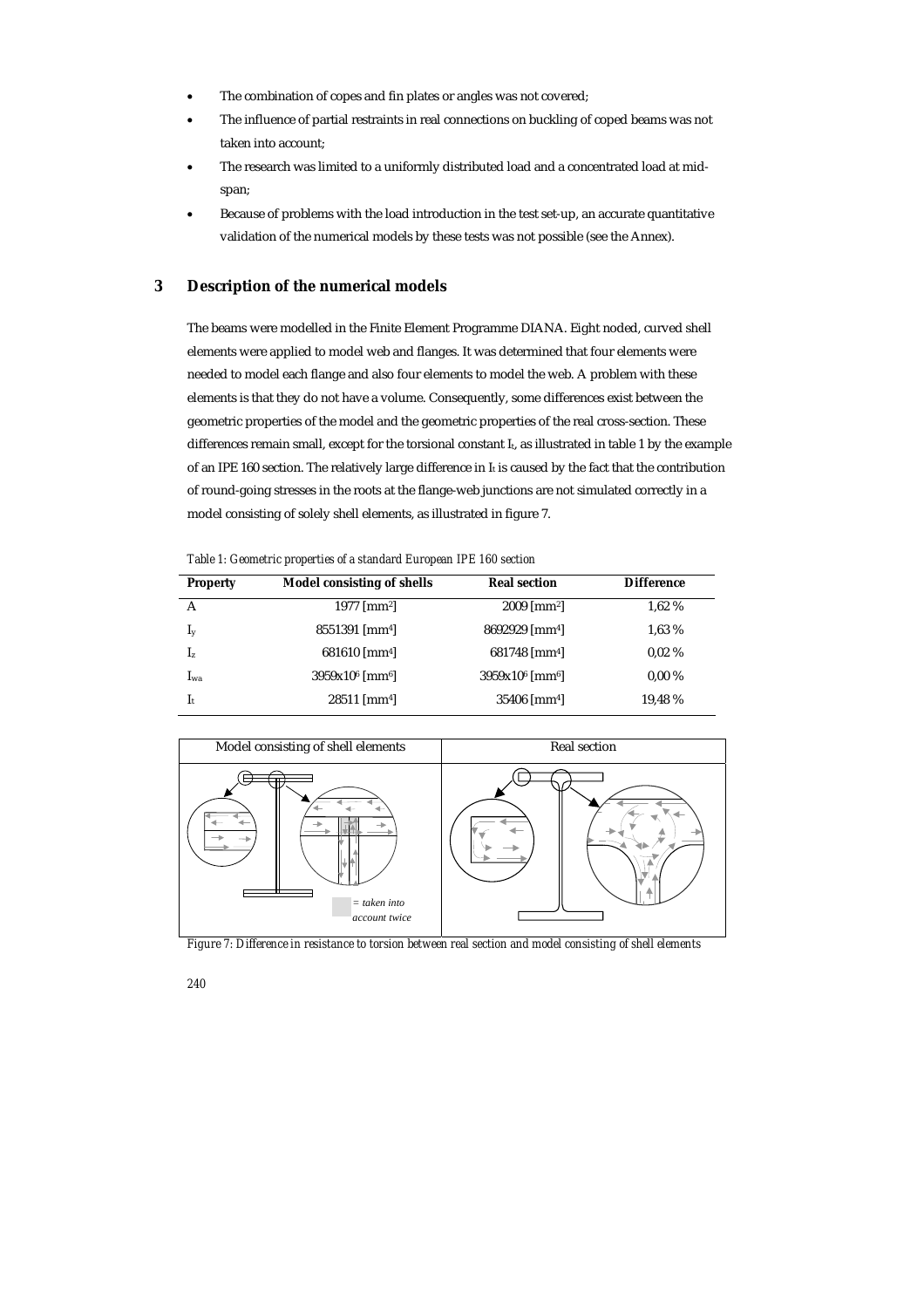Because the torsional constant is an important parameter for lateral-torsional buckling (see equation 1), a model consisting of solely shell elements gives a too low critical elastic buckling load. To obtain more accurate results, extra elements were added to the model. Beam elements were added at the flange-web junctions with a cross-section such that the total area of the model equals the area of the real beam. Torsional springs were added in the same points with a stiffness such that the total resistance against torsion of the model equals the torsional constant of the real section, see table 2 and figure 8. Equation (3) was used to determine the stiffness of the rotation spring element. As shown, the spring stiffness depends on the element length.

$$
I_{t,tot} = I_{t,shell} + 2 \cdot I_{t,spring}
$$

$$
\frac{\varphi}{I} = \frac{T}{GI_t}
$$

$$
T = k_{spring} \cdot \varphi
$$

$$
k_{spring} = \frac{GI_{t,spring}}{I}
$$

$$
(3)
$$

#### *Table 2: Geometric properties of a modified model of an IPE 160 section*

| <b>Property</b> | Model                         | Extra element              | Model                         | <b>Real section</b>                    | <b>Difference</b> |
|-----------------|-------------------------------|----------------------------|-------------------------------|----------------------------------------|-------------------|
|                 | (only shells)                 | (property per el.)         | (shells and extra el.)        |                                        |                   |
| A               | 1977 [ $mm2$ ]                | $16 \text{ [mm2]}$         | $2009$ [mm <sup>2</sup> ]     | $2009$ [mm <sup>2</sup> ]              | $0.00\%$          |
| $I_{y}$         | 8551391 [mm <sup>4]</sup>     | $0 \,[\mathrm{mm}4]$       | 8740776 [mm <sup>4]</sup>     | 8692929 [mm4]                          | 0.55%             |
| $I_z$           | $681610$ [mm <sup>4</sup> ]   | $68.8$ [mm <sup>4]</sup>   | $681748$ [mm <sup>4</sup> ]   | 681748 [mm <sup>4]</sup>               | $0.00\%$          |
| I <sub>wa</sub> | $3959x106$ [mm <sup>6</sup> ] | $0 \,[\text{mm}^6]$        | $3959x106$ [mm <sup>6</sup> ] | 3959x10 <sup>6</sup> [mm <sup>6]</sup> | $0.00\%$          |
| $I_t$           | $28511$ [mm <sup>4</sup> ]    | $r = 278.5 \times 10^6/l$  | $35406$ [mm <sup>4</sup> ]    | $35406$ [mm <sup>4</sup> ]             | $0.00\%$          |
|                 |                               | [Nmm <sup>2</sup> /mm rad] |                               |                                        |                   |



*Figure 8: Model consisting of shell elements and beam elements and rotation springs in the roots* 

The elastic geometric properties of the model consisting of shells, beams and springs are almost equal to the properties of a real section. However, this does not apply for the plastic properties, as the extra elements only have elastic properties. To determine the influence of this, beam resistances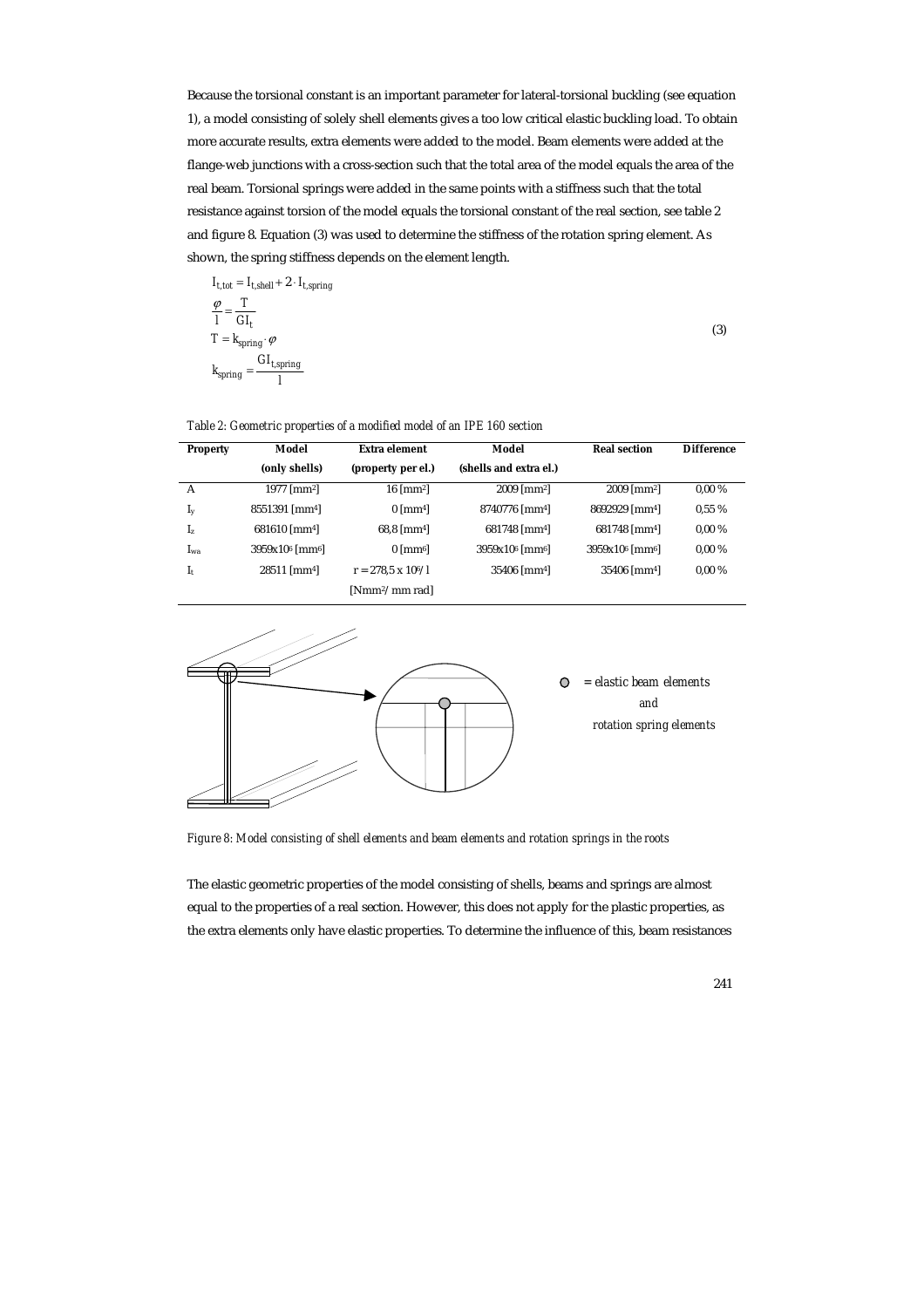were also determined with models consisting of shells and extra elements that include a certain plastic limit. These models resulted in equal resistances as for models with extra elements without plasticity. The conclusion is that plasticity does not occur in the extra elements at loads equal to or lower than the buckling resistance. Therefore, in the numerical research, only elastic properties were applied for the extra elements.

To save computation time, only half the beam was modelled, with symmetry supports at mid-span. The symmetry supports consist of restraint against translation in longitudinal direction and restraints against rotations about the strong and weak axes.

In this case, it is permissible to model only one half of the beam to determine the resistance, as the first buckling mode is symmetric about mid-span and higher order buckling does not significantly influence the resistance.

The end conditions of figure 6 were modelled as follows:

- Fork supports (type 1) were modelled with stiff beam elements connected to the web and to the flanges of the beam end, preventing the distortion of the beam ends. The connections between these stiff beam elements were pinned, so that warping is free, see figure 9. As the translation in longitudinal direction is already restrained at mid-span, this translation is free at the end of the beam. Constraints are applied to translations in direction of the strong and weak axes and to rotation about the longitudinal axis at the end of the beam (simple supports).
- Endplate (type 2 and type 3) connections were modelled with beam elements with such stiffness that the elastic properties of the beam elements are equal to the elastic properties of the real endplate. The connections between the beam elements were rigid, contrary to type 1 connections. A beam element in longitudinal direction was applied to model the endplate thickness. For the part of the web not supported by the endplate, mesh refinement was applied in order to allow for local web buckling see figure 10. In this region, 7 integration points through thickness were applied instead of three.
- For coped connections (type 4 and type 5), mesh refinement was used for that part of the web where local buckling is to be expected, see figure 11. In these regions, seven integration points through thickness were applied.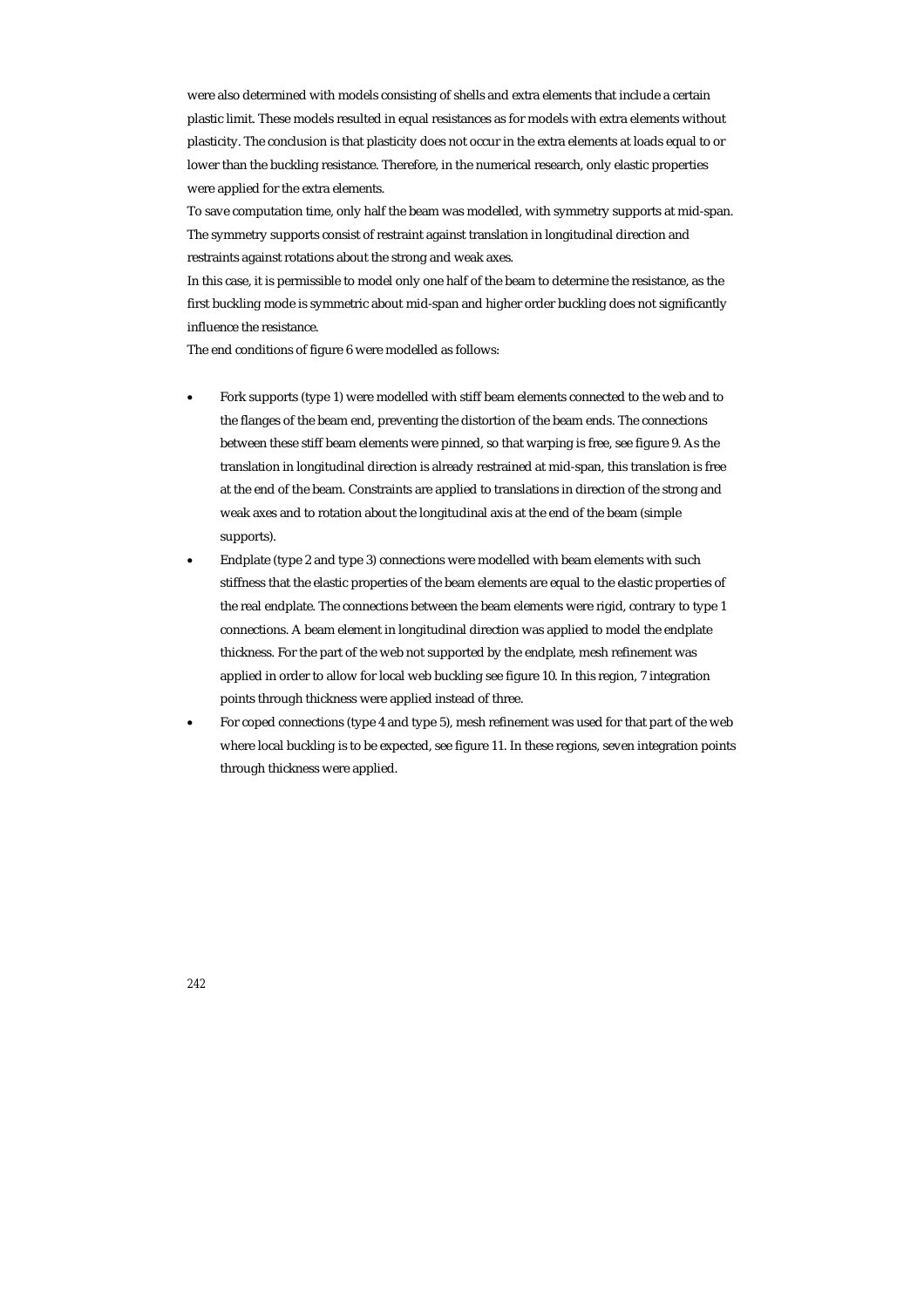

*Figure 9: Model of a beam with type 1 connection* 



*Figure 10: Models of beams with type 2 and type 3 connections*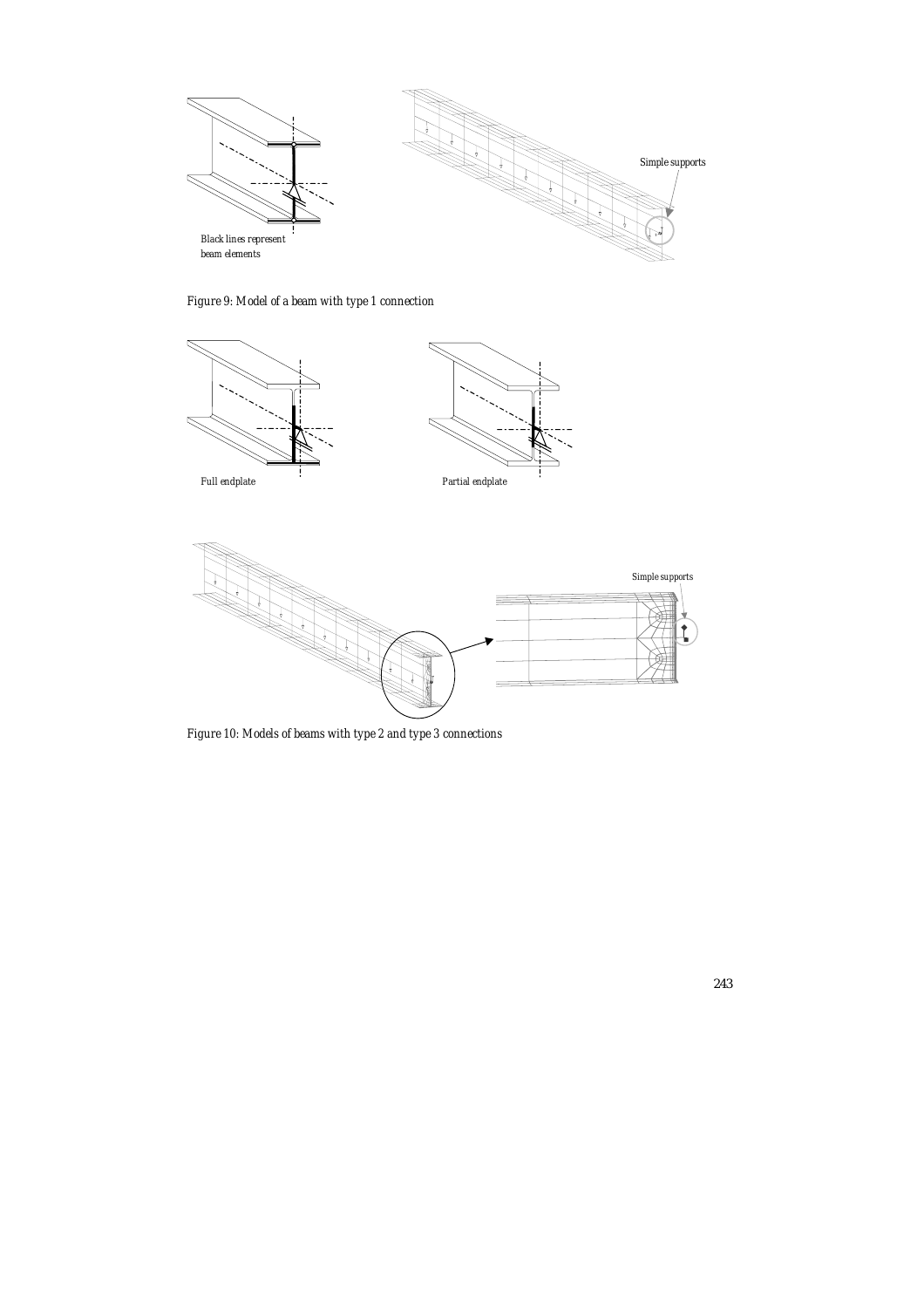

*Figure 11: Models of beams with type 4 and type 5 connections* 

The Von Mises yield criterion was used to describe plasticity. The stress-strain relation according to the Dutch code NEN 6770 (20) was applied (see figure 12). Work hardening was included. Initial stresses as given in prEN 1993-1-1 (19) were applied in the models (see figure 13).



*Figure 12: Stress-to-strain relation according to NEN 6770*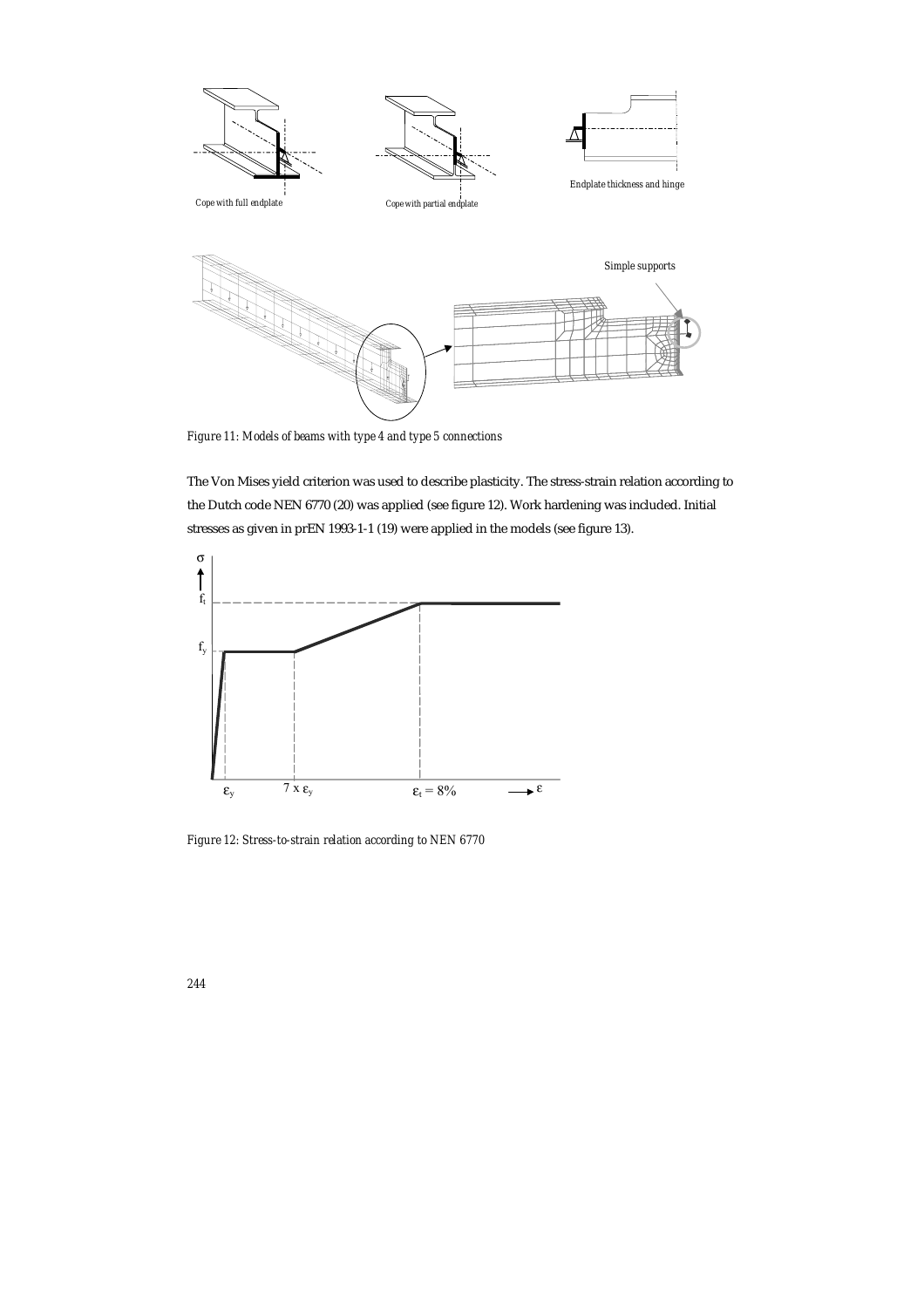

*Figure 13: Residual normal stresses in I-sections according to prEN 1993-1-1* 

## **4 Validation of numerical models**

The numerical models were validated in four steps.

#### *4.1 First validation step*

The first validation step consisted of a comparison between analytically derived values for deformations, stresses and critical elastic buckling loads and values determined with the numerical models. For this purpose, two structures were considered.

The first structure is the simply supported, laterally unrestrained beam loaded in bending about the strong axis, for which equation (1) has been derived. Three models were made: one of a relatively stocky beam for which restrained warping gives the highest contribution to the resistance against lateral-torsional buckling, one of a relatively slender beam for which torsion gives the highest contribution to the resistance against buckling and one of a beam for which the contributions of torsion and restrained warping are almost equal.

Linear elastic displacements and normal stresses determined with the models were equal to analytical solutions. The numerical models resulted in critical elastic buckling loads approximately 2 % lower than the analytical solution. The difference between the analytical solution and the numerically determined value is possibly caused by the influence of local deformations in the compressed upper flange and the web, which is taken into account in the DIANA calculation, but not in the analytical model for the critical elastic lateral-torsional buckling load.

The second structure is the coped part (T-part) of a beam, loaded in torsion. Rotation about the longitudinal axis was restrained at the support, while warping and transverse contraction were not restrained at the support, see figure 14. The analytical equation for the linear elastic relation between load and deformation is given in equation (3). The numerically determined rotation was 0,8% lower than the analytical value.

From results of the first validation step it was concluded that warping and torsion is sufficiently accurately described by the models. Also, simple supports and standard conditions of restraint were modelled properly.

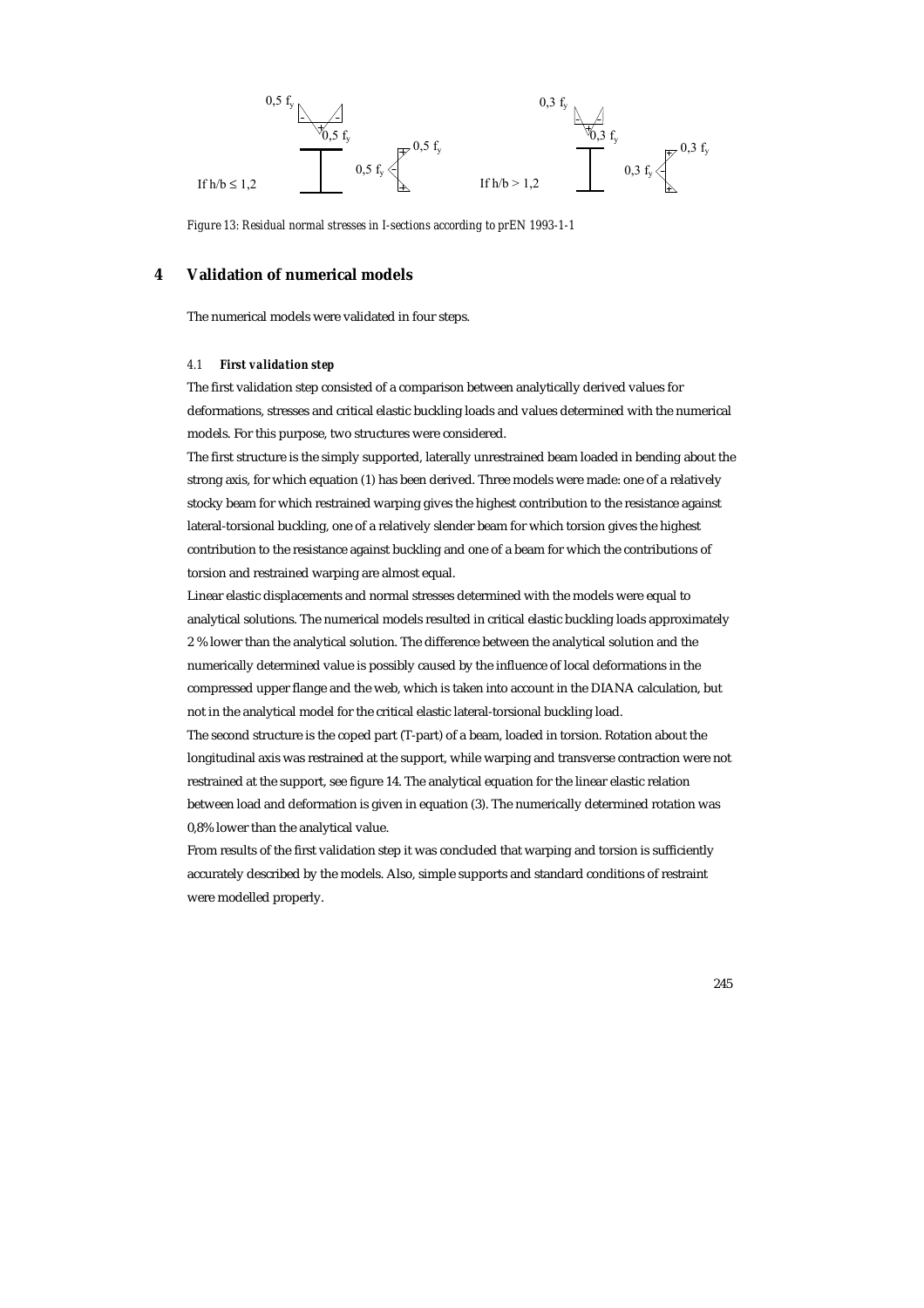

*Figure 14: Second structure of first validation step: torsion on coped section* 

# *4.2 Second validation step*

In the first validation step, only results of linear elastic and Euler buckling analyses could be checked. In the second validation step, non-linear analyses were checked. The second validation step consisted of a comparison between numerically determined beam resistances and buckling curve 'a' of prEN 1993-1-1 (19). This curve is based on extensive research with tests and some numerical models and is therefore considered as rather accurate. As the curve is used for all European sections, it should be an upper bound for a specific section.



*Figure 15: 2nd validation step: comparison of numerical buckling resistance with prEN 1993-1-1*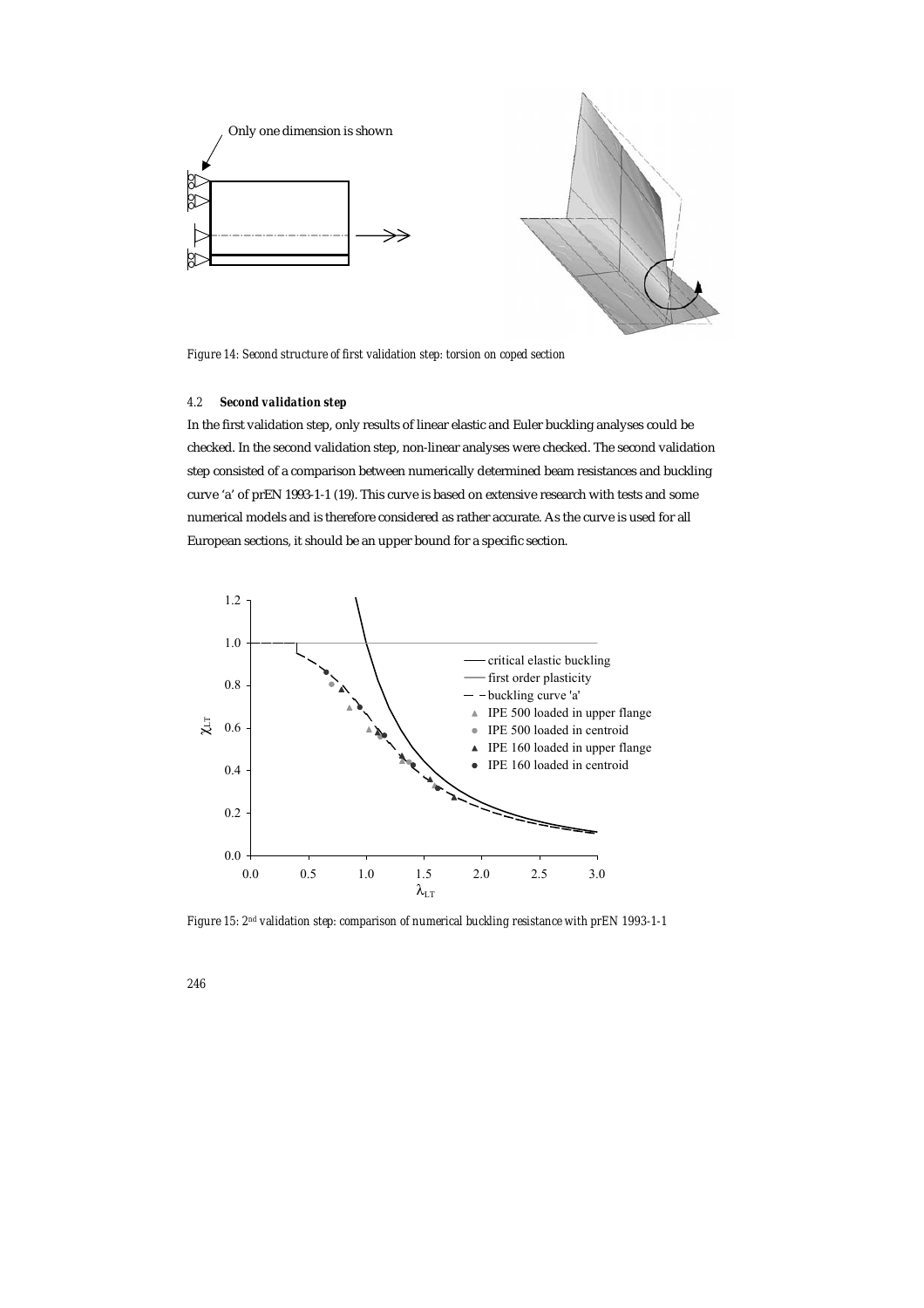For this validation step, models were made of IPE 160 and IPE 500 beams with various values for the slenderness (various spans). The applied initial geometric imperfection had the same shape as the first critical elastic buckling mode. The maximum amplitude of this initial imperfection was taken as 0,001 times the span. The value of the yield stress was taken as 235 N/mm2. The dots in figure 15 show the results of the numerical simulations. The numerically determined relation between relative slenderness and buckling resistance of the considered beams follow the buckling curve 'a' of prEN 1993-1-1 quite well. Only the numerically determined buckling resistances of stocky IPE 500 beams are slightly lower than indicated by buckling curve 'a', but differences remain small.

#### *4.3 Third validation step*

The third validation step consisted of a comparison with other numerical models. For a proper comparison, these other models should also include the section roots.

Results were compared with two other numerical models representing a simply supported uniform beam with type 1 connections.

The first model was developed and described by Greiner, Salzgeber and Offner, 2000 (6) and consisted of 100 open-section beam elements, including warping and torsion with 17 integration points for the web and 17 integration points for each flange. The used Finite Element Programme was ABAQUS.

The geometric imperfection in the model of Greiner et al., 2000 (6) was defined by an initial bow imperfection of parabolic shape in the lateral direction with amplitude L/1000, while in the current research, the first elastic buckling mode was scaled so that the amplitude in lateral direction was equal to L/1000. The amplitude was therefore equal, but the mode was slightly different. Instead of the linear distribution of the residual stresses (figure 13), Greiner et al., 2000 (6) used a parabolic distribution.

Both the critical elastic buckling load and the beam resistance were compared for a relatively slender and a relatively stocky beam. The considered load cases were a constant moment, a uniformly distributed load and a concentrated load at mid-span. In all six cases, the elastic critical buckling loads obtained by the models were equal. In case of constant moment loading, the beam resistance was equal as well. However, in case of loading by a concentrated load or a uniformly distributed load, the model used in the current research resulted in resistances respectively up to 10% and up to 6% lower than predicted by the model of Greiner et al., 2000 (6).

Loading by a uniformly distributed load or a concentrated load results in shear stresses and shear deformations. Local (web) deformations can be larger than in case of a constant moment loading. These effects are taken into account in the models used in the current research, but possibly not in the elements used in the models developed by Greiner et. al. A coped beam has no uniform cross-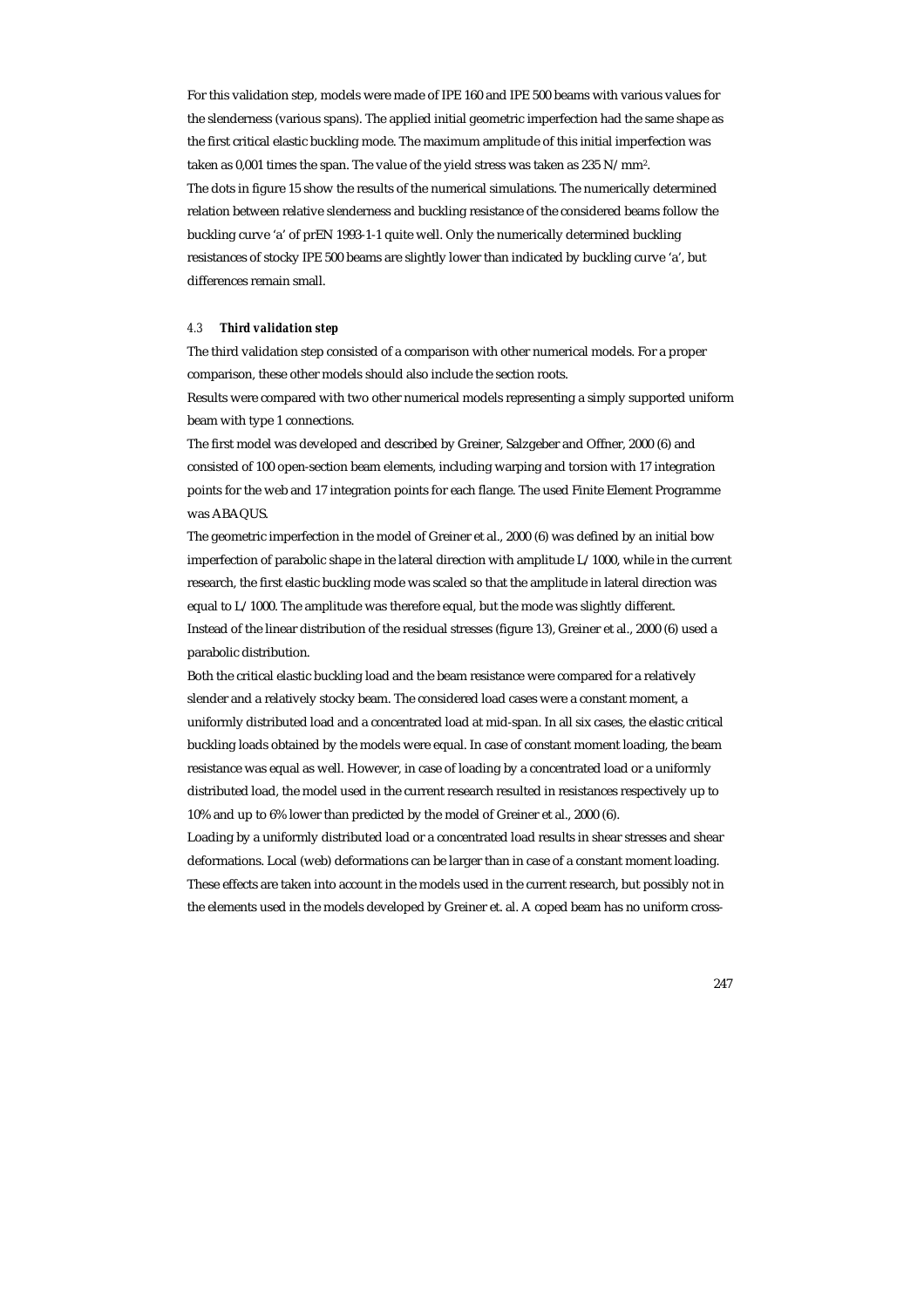section along its span and it is therefore not possible to accurately model a coped beam with the elements used by Greiner et al., 2000 (6).

The second model is a model consisting of solid elements, see figure 16. The model was also developed in the current research in the Finite Element Programme DIANA. Initial imperfections, load conditions and support conditions were the same as in case of the model consisting of shell elements. Both the critical elastic buckling load and the beam resistance resulting from the different models were compared for a relatively slender and a relatively stocky beam loaded by a constant moment, a uniformly distributed load and a concentrated load applied at mid-span. The model consisting of solid elements resulted in a critical elastic buckling load that was up to 0,5% higher and a resistance that was up to 2,2% higher than in case of the model consisting of shell elements.



*Figure 16: Model consisting of solid elements* 

The third validation step shows that the differences in buckling resistance between the model consisting of shell elements and the model consisting of solid elements are small. The maximum differences in buckling resistance between the model consisting of shell elements and the model consisting of beam elements developed by Greiner et al., 2000 (6) are larger, but the differences remain small for most beams considered. A possible explanation is given for the differences. The critical elastic buckling loads of the three models were almost equal.

In order to save computation time, the model consisting of shell elements is used in this study instead of the model consisting of solid elements.

## *4.4 Fourth validation step*

The fourth validation step was planned for a further validation of the numerical models for beams with the five connections considered. For this validation step a series of tests was carried out. However, because of problems with the load introduction, the tested beams could not exactly be simulated with numerical models. Only a global comparison between buckling resistances was

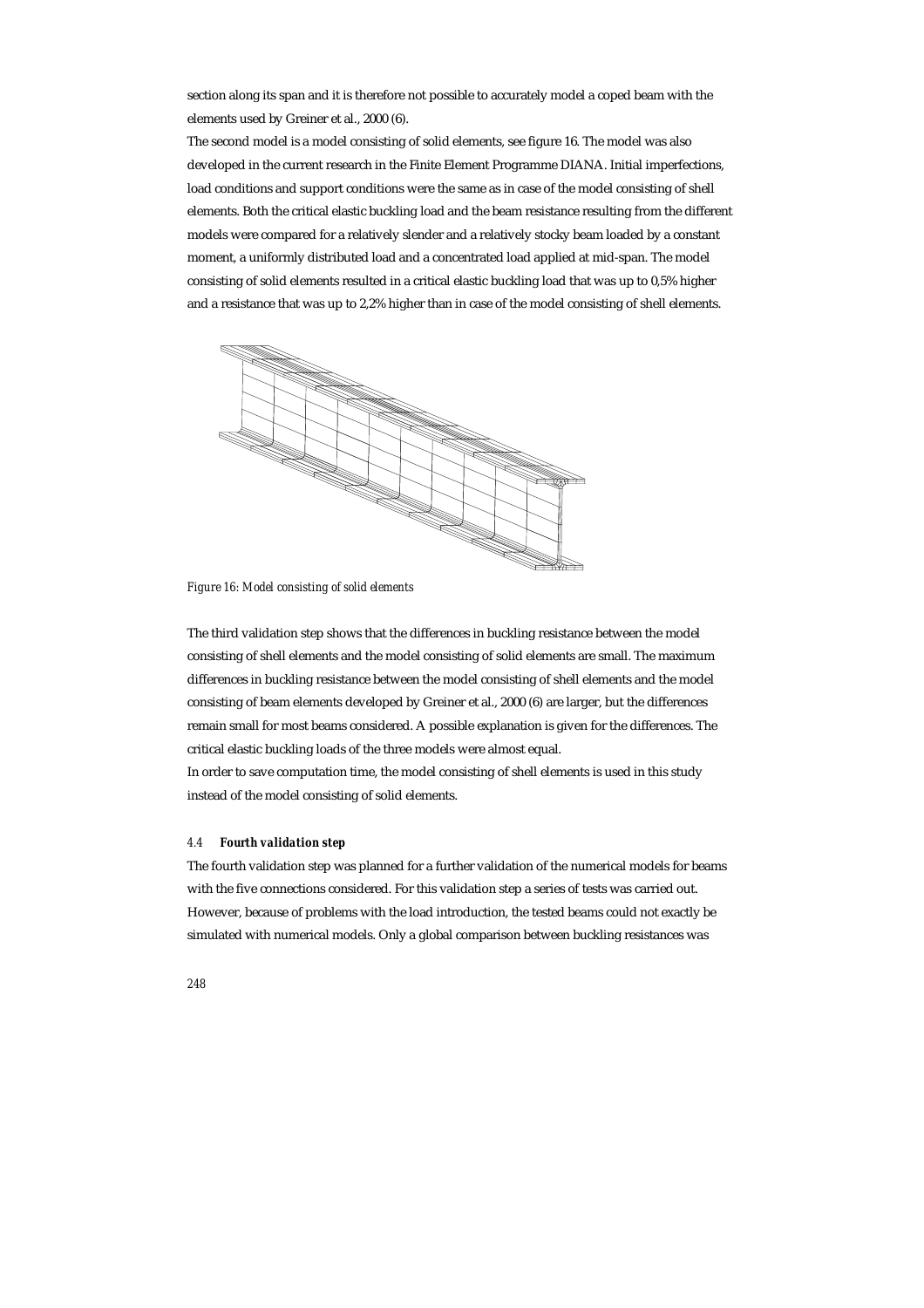possible. This comparison showed that the numerically determined resistances were comparable with the resistances determined with the tests. The tests and the comparison are briefly described in the Annex to this paper. For a complete description, see Maljaars, 2001 (13) and Maljaars et al., 2002a (21).

Although this fourth validation step was not fully successfully completed, the results of the three first validation steps were considered to give sufficient confidence in the models. On that basis it was decided to use these models for a parameter study.



*Figure 17: Parameter field of the parameter study* 

# **5 Parameter study to the influence of type 2 to type 5 connections on buckling of beams**

A parameter study was carried out with the numerical models, in order to quantify the influence of endplates and copes on the beam resistance. In this research, the critical elastic buckling load and the resistance of a beam with type 2 to type 5 connections was compared with the critical elastic buckling load and the resistance of a reference beam with the same physical and geometrical properties, but with type 1 connections, for which most codes for steel structures give verification rules. Calculations were carried out for standard European IPE beams with various spans and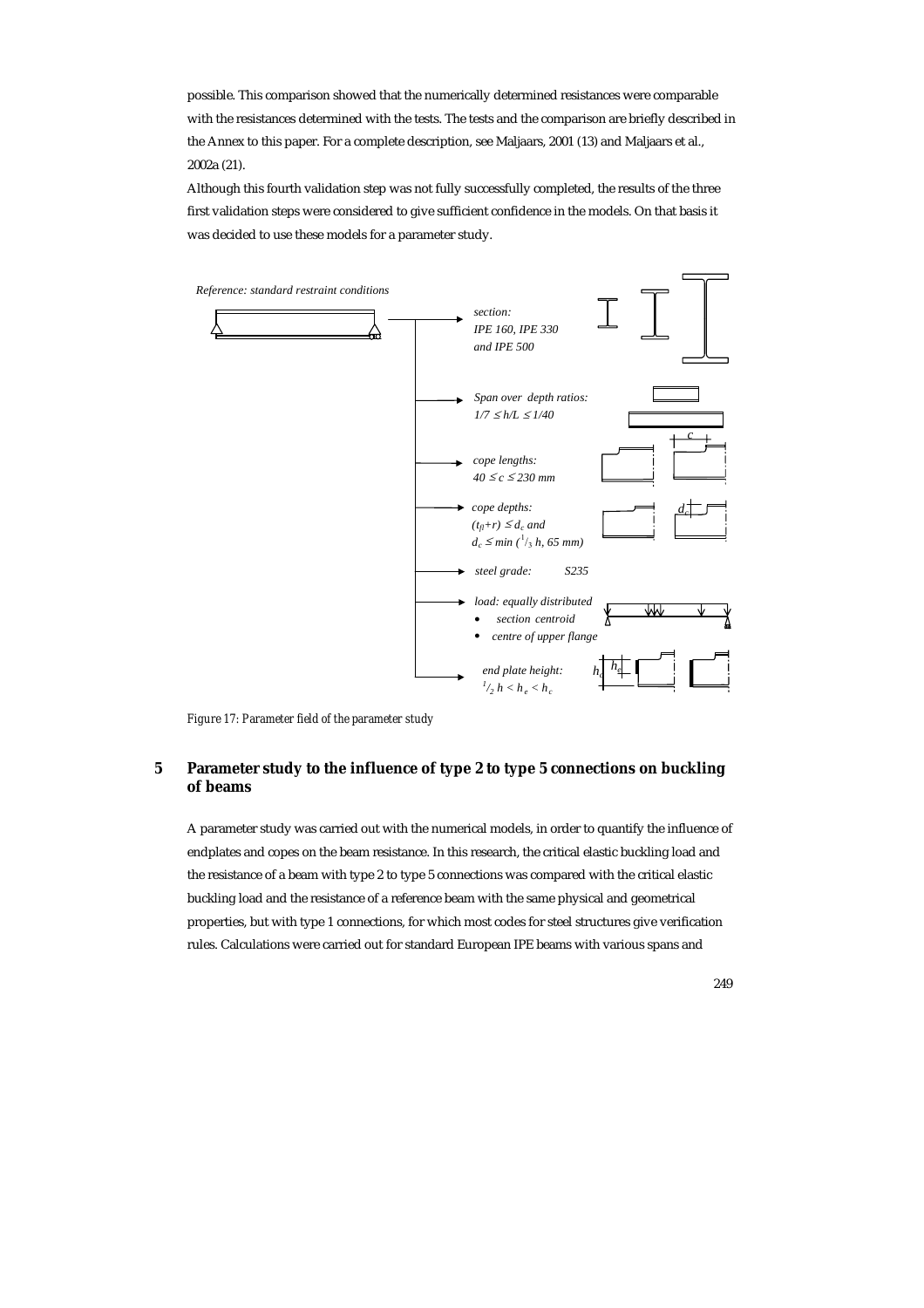various dimensions of endplates and copes. All beams were simply supported. The parameter field is described in figure 17.

The results of the calculations are shortly discussed in this paper. A more extensive discussion of results is given in Maljaars, 2001 (13) and Maljaars et al., 2002b (22).

In this paper, the influence of the connection type on the critical elastic buckling load is discussed first. Following, the relation with the beam resistance is presented.

# *5.1 Reduction of the critical elastic buckling load for type 2 and type 3 connections*

In figure 18, results are plotted of some calculations for IPE160 beams loaded in the centre of the upper flange. The vertical axis gives the critical elastic buckling load of the beam with end plates (type 2 or type 3) as a percentage of the critical elastic buckling load of the reference beam (type 1). The reduction in critical load due to the endplate is significant for very short beams, but the influence of the endplate decreases for increasing spans. For spans most applied in practice  $(L/h >$ 25), the reduction in critical load is 12% maximum, in case of very short endplates.



*Figure 18: Endplate influence on critical load as a function of span on IPE160 beams* 

In figure 19, results are plotted of calculations with short IPE 500 beams with a span of 3500 mm  $(L/h = 7)$  and with type 2 and type 3 connections. The unsupported web height above the endplate (eu) is shown on the horizontal axis, while the different lines refer to endplates with different values of the unsupported web height under the end plate (eb).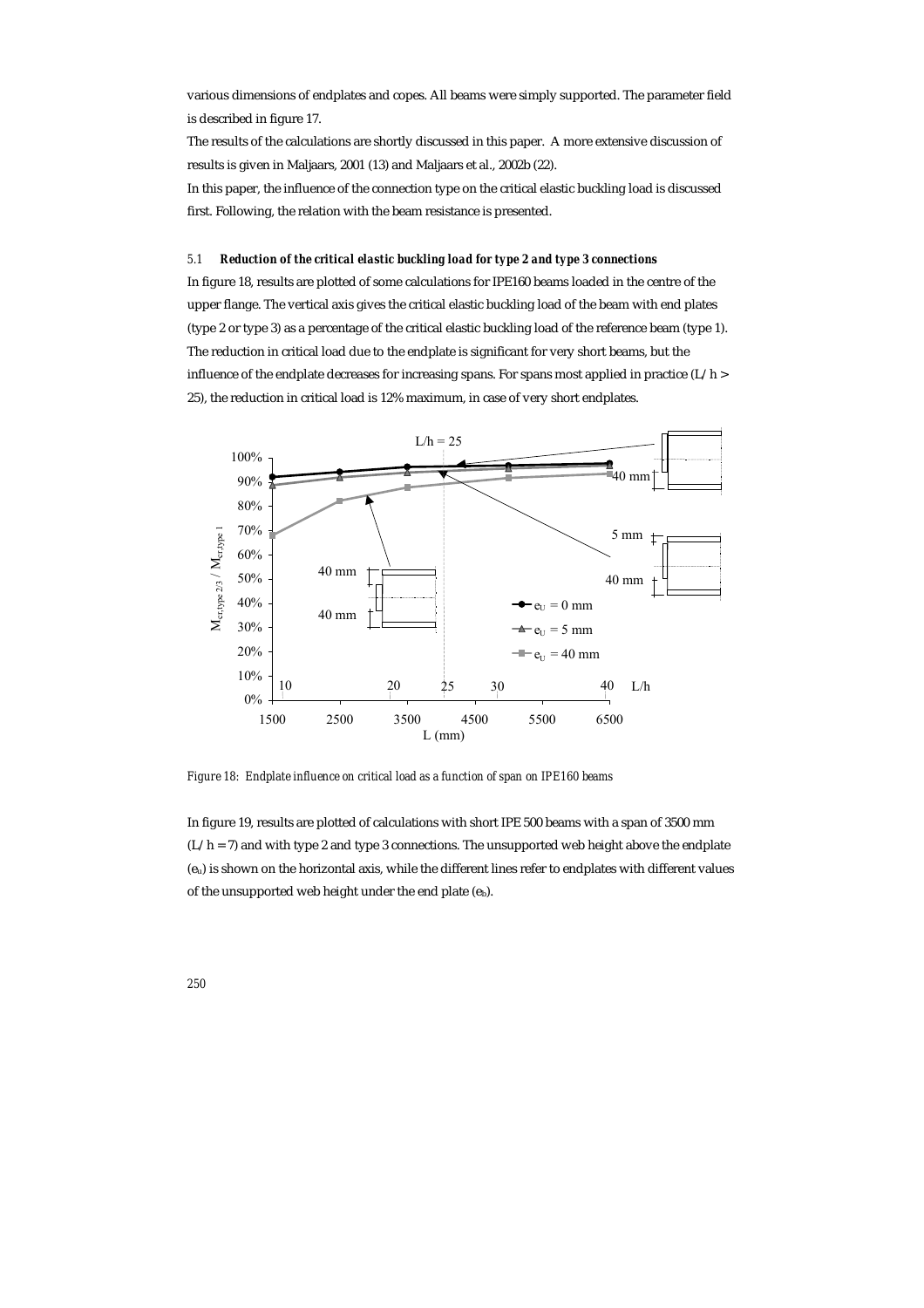

*Figure 19: Critical load as a function of unsupported web height from top flange* 

The different lines are closely together, indicating that for beams with uniform cross-section, leaving the bottom flange unsupported results in just a small reduction of the critical load. In contrary, the influence of  $e_u$  is significant. The relation between the reduction in critical load and  $e_u$ is approximately linear.



*Figure 20: Critical load as a function of unsupported web height from bottom flange*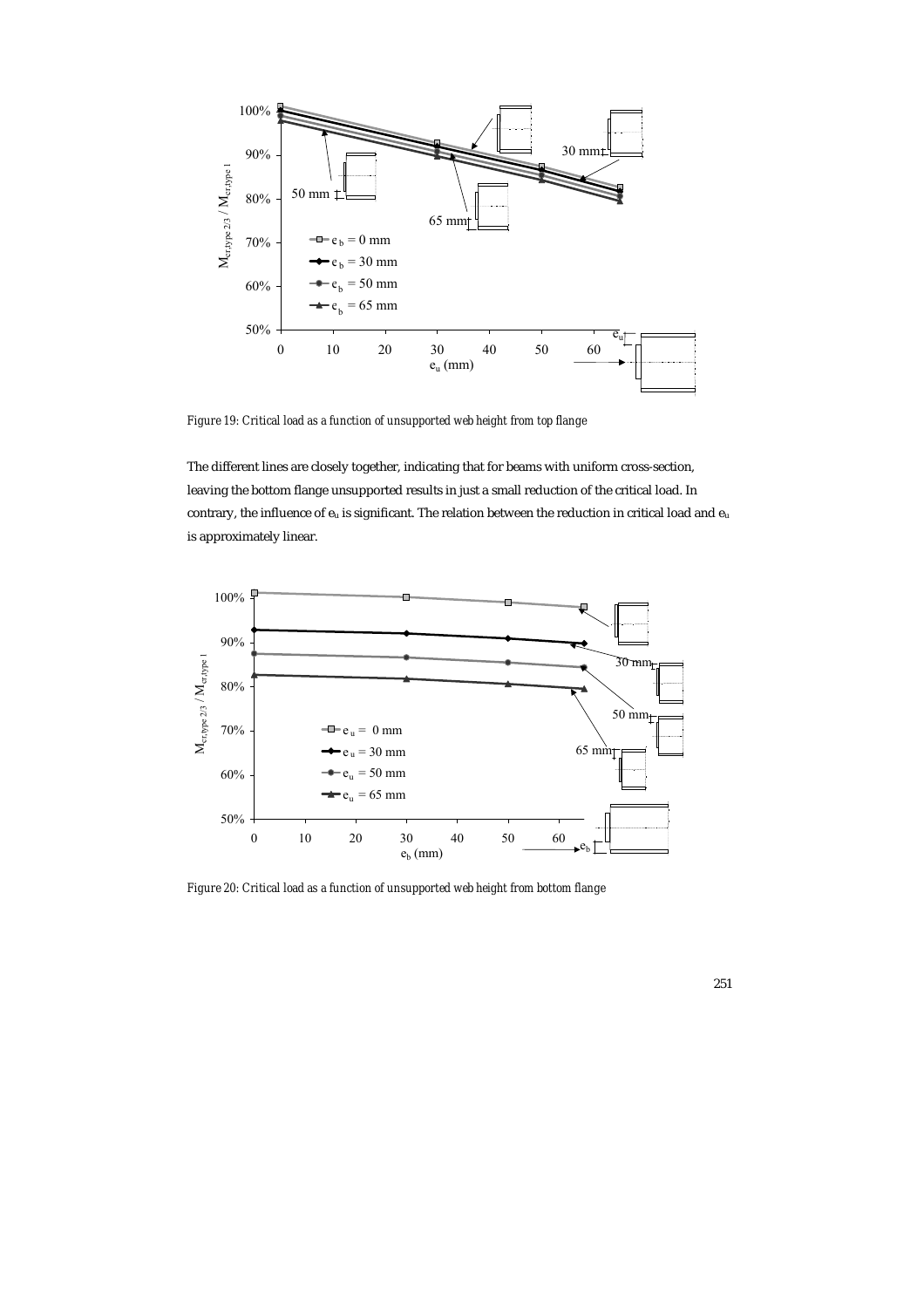In figure 20, the same data is plotted as in figure 19. In figure 20 however,  $e_b$  is plotted on the horizontal axis and eu is indicated by different lines. The relation between the critical load reduction and  $e_b$  is approximately linear, however the reduction with increasing  $e_b$  is limited. In total, 155 beams with type 2 and type 3 connections were analysed. The reduction of the critical load due to the endplate can be determined with equation (4). This equation is based on curve fitting of the numerical results. The symbols are explained in figure 21.

 $M_{cr, type\,2/\text{type}\,3} = \alpha \cdot M_{cr, type\,1}$ 

$$
\alpha = 1 - A_1 \frac{e_u}{h} \left(\frac{h}{L}\right)^{A_2} - A_3 \frac{e_b}{h} \left(\frac{h}{L}\right)^{A_4} \tag{4}
$$

For loads applied in the centre of the upper flange, the constants A1 –A4 are:

 $A_1 = 22.7$   $A_3 = 0.875$ 

 $A_2 = 1,44$   $A_4 = 0,450$ 

For loads applied in the section centroid, the constants A1 –A4 are:

 $A_1 = 9.93$   $A_3 = 1.28$  $A_2 = 1,10$   $A_4 = 0,860$ 



*Figure 21: Symbols used in equation (4)* 

## *5.2 Reduction of the critical elastic buckling load for type 4 connections*

In figure 22, the results are plotted for some IPE 160 beams with type 4 connections. The span is shown on the horizontal axis and different lines indicate various cope lengths (c). The cope depth (dc) was 40 mm. The influence of copes is greater for smaller spans. This is the case for cope lengths as well as for cope depths. The maximum reduction of the critical load is 75% for short spans to 20% for commonly applied span over depth ratios  $(L/h = 25)$ .

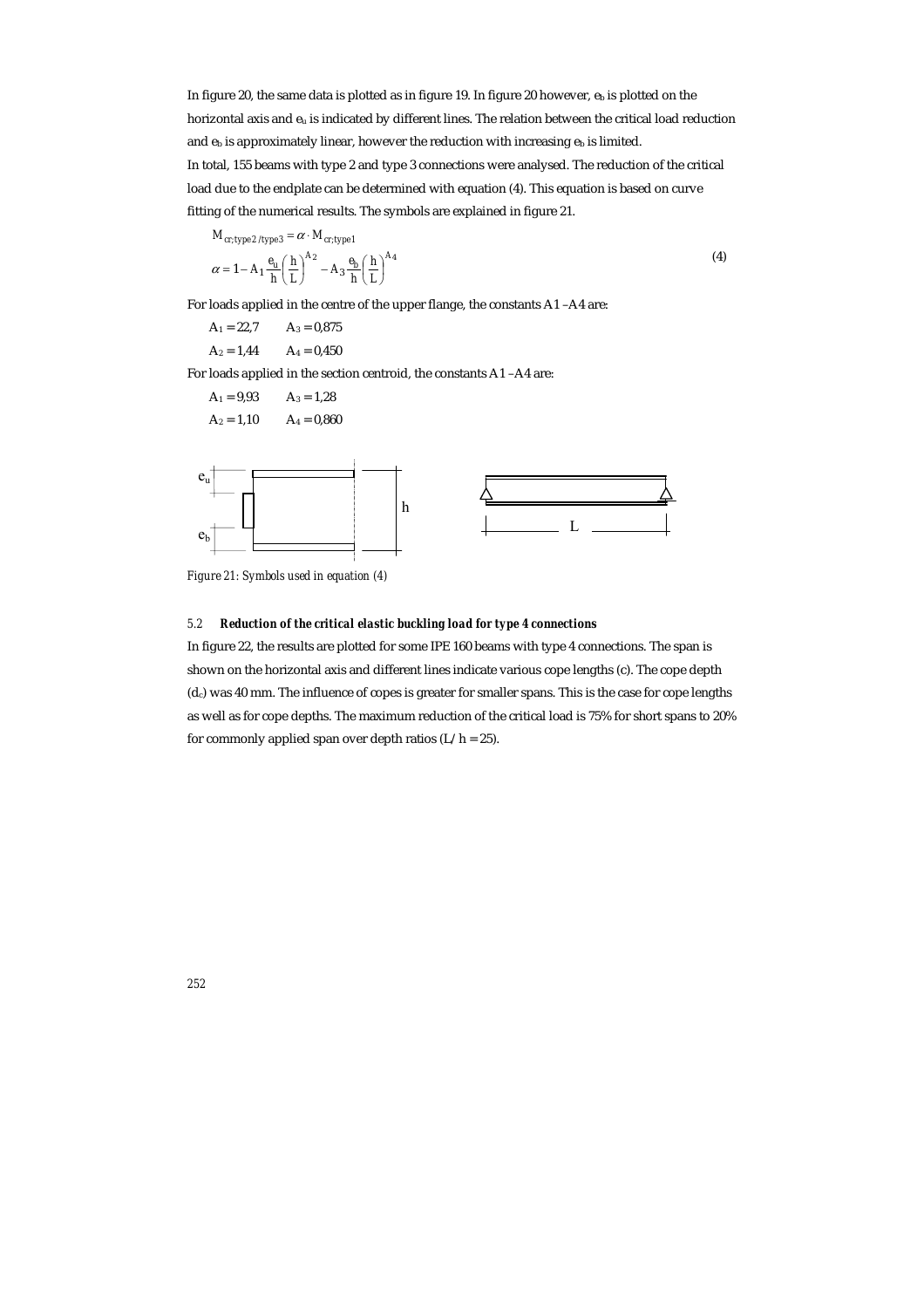

*Figure 22: Reduction in critical load due to cope length for beams with type 4 connections with various spans* 

In figure 23, results are plotted for short IPE 160 beams with a span of 1500 mm ( $L/h = 9$ ) and type 4 connections. Parameter c is shown on the horizontal axis and different lines indicate values for dc. The influence of  $d_c$  is greater for smaller cope lengths. The relation between cope length and reduction in critical elastic buckling load is non-linear.



*Figure 23: Reduction in critical load as a function of cope length for type 4 connections*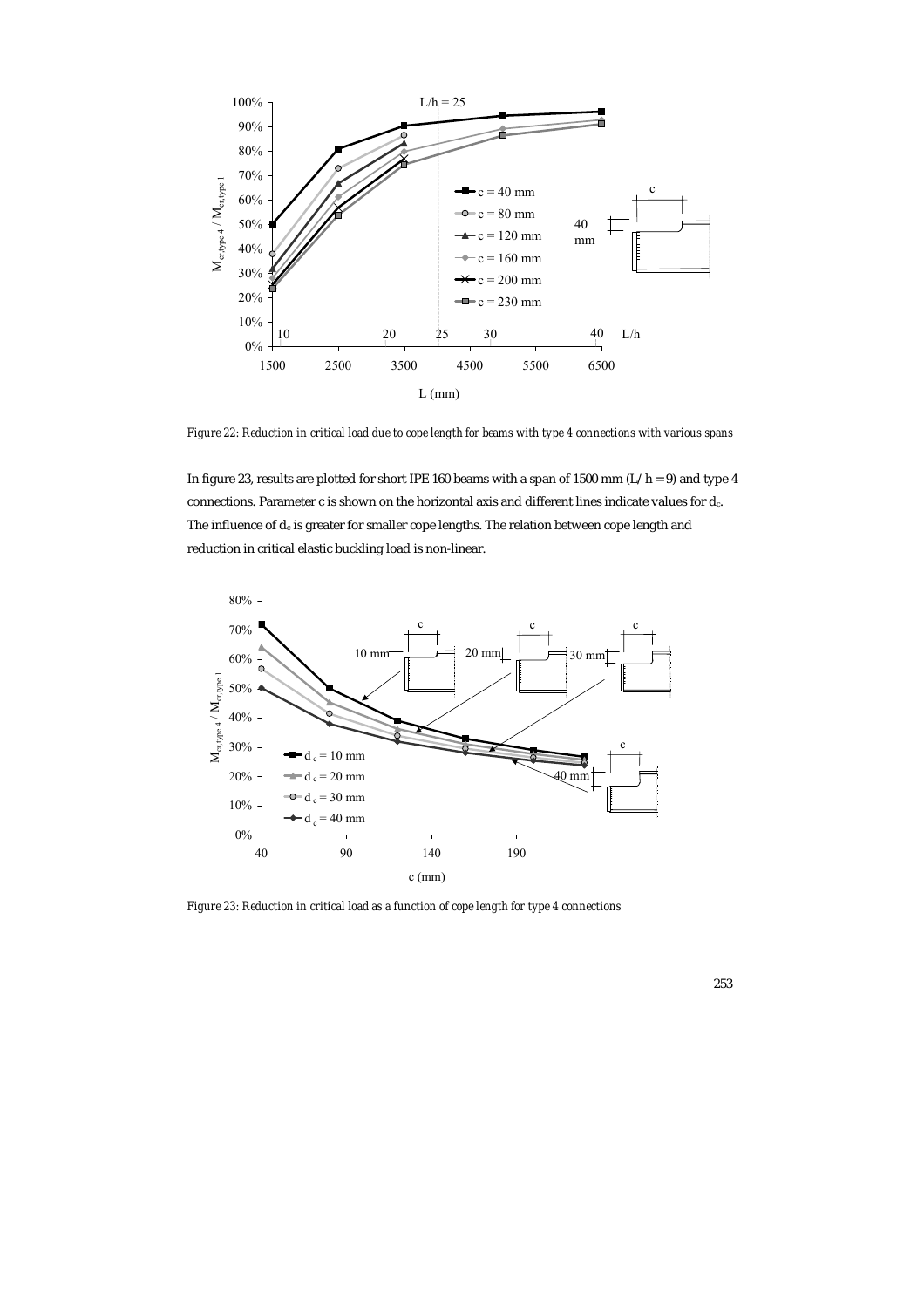In figure 24, the same data is plotted as in figure 23 but this time, the cope depth  $(d_c)$  is plotted on the horizontal axis, while the different lines indicate various cope lengths (c). The relation between reduction in critical load and cope depth (d<sub>c</sub>) is approximately linear.



*Figure 24: Reduction in critical load as a function of cope depth* 

In total, 131 beams with type 4 connections were analysed. The reduction of the critical load due to the cope can be determined with equation (5). Again, the equation is based on curve fitting of the numerical results. The symbols are explained in figure 25.

$$
M_{cr, type 4} = \alpha \cdot M_{cr, type 1}
$$
  
\n
$$
\alpha = 1 - B_1 \frac{d_c}{c} \left(\frac{h}{L}\right)^{B_2} - (B_3)^{B_4} \left(\frac{h}{L}\right)^{B_5}
$$
  
\n
$$
B_3 = B_6 \left(\frac{c}{h} - B_7\right) \text{ and } B_3 \ge 0
$$
\n(5)

In case the load is applied in the centre of the upper flange:

 $B_1 = 22.8$   $B_4 = 0.344$   $B_6 = 4457$  $B_2 = 1,89$   $B_5 = 1,44$   $B_7 = 0,229$ 

In case the load is applied in the section centroid:

 $B_1 = 23,3$   $B_4 = 0,361$   $B_6 = 7671$  $B_2 = 1,97$   $B_5 = 1,58$   $B_7 = 0,236$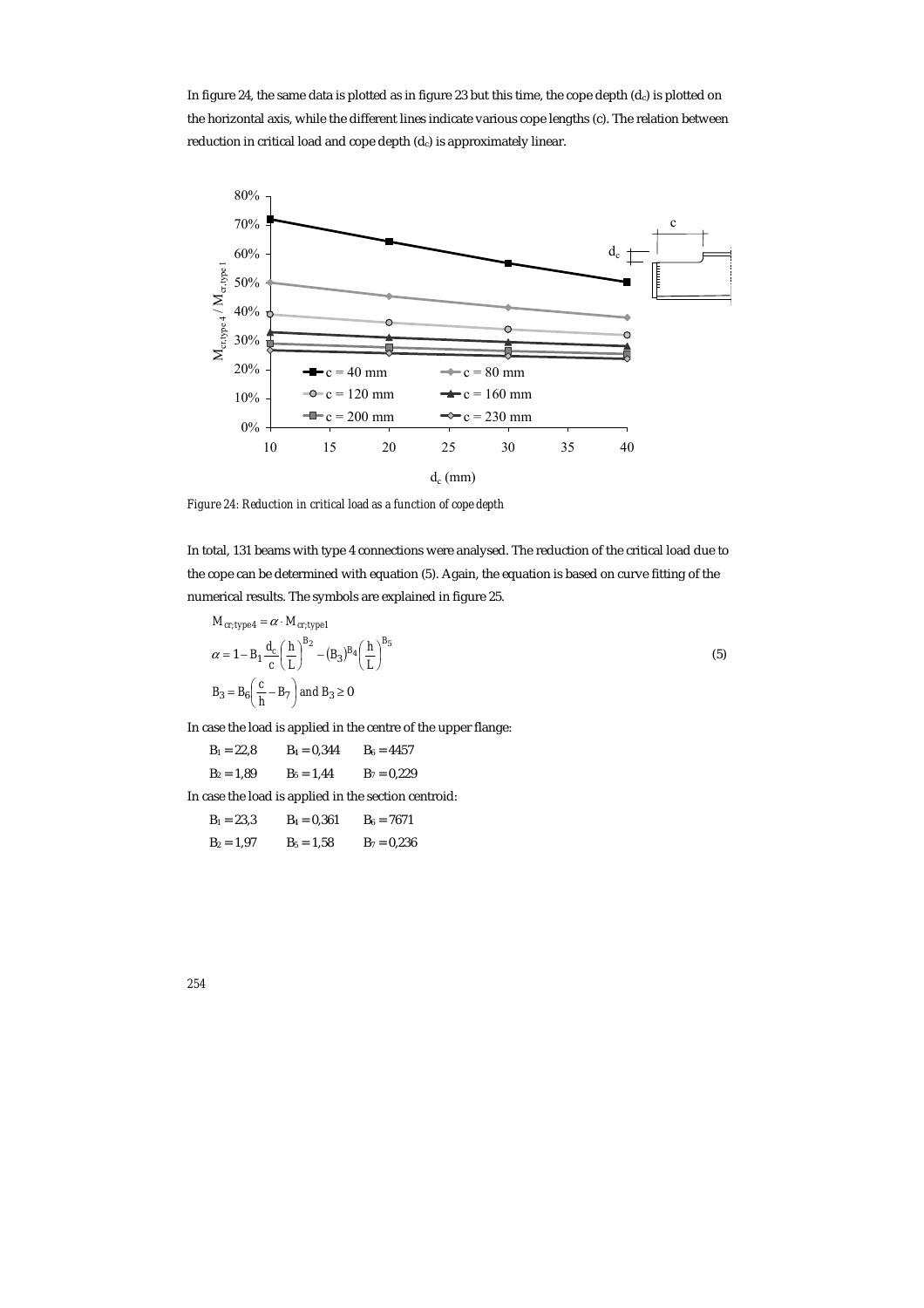

*Figure 25: Symbols used in equation (5)* 

## *5.3 Reduction of the critical elastic buckling load for type 5 connections*

In figure 26, results are plotted of some IPE 160 beams with type 5 connections. The span is shown on the horizontal axis and different lines indicate various cope lengths. All beams have a very short end plate, which leaves 40 mm of the web unsupported. The figure shows that the influence of copes is greater for smaller spans, as was the case for type 4 connections. The maximum reduction of the critical load is 85% for short spans to 40% for commonly applied span to depth ratios (L/h = 25).



*Figure 26: Reduction in critical load due to cope length for beams with type 5 connections and various spans* 

In figure 27, results are plotted for IPE160 sections with type 5 connections with cope dimensions c  $= 230$  mm and  $d_c = 40$  mm. The different lines represent different endplate heights. As in figure 26, the span is shown on the horizontal axis. The beams have a large cope length of 230 mm. Contrary to type 2 connections, the influence of  $e_b$  is significant for type 5 connections.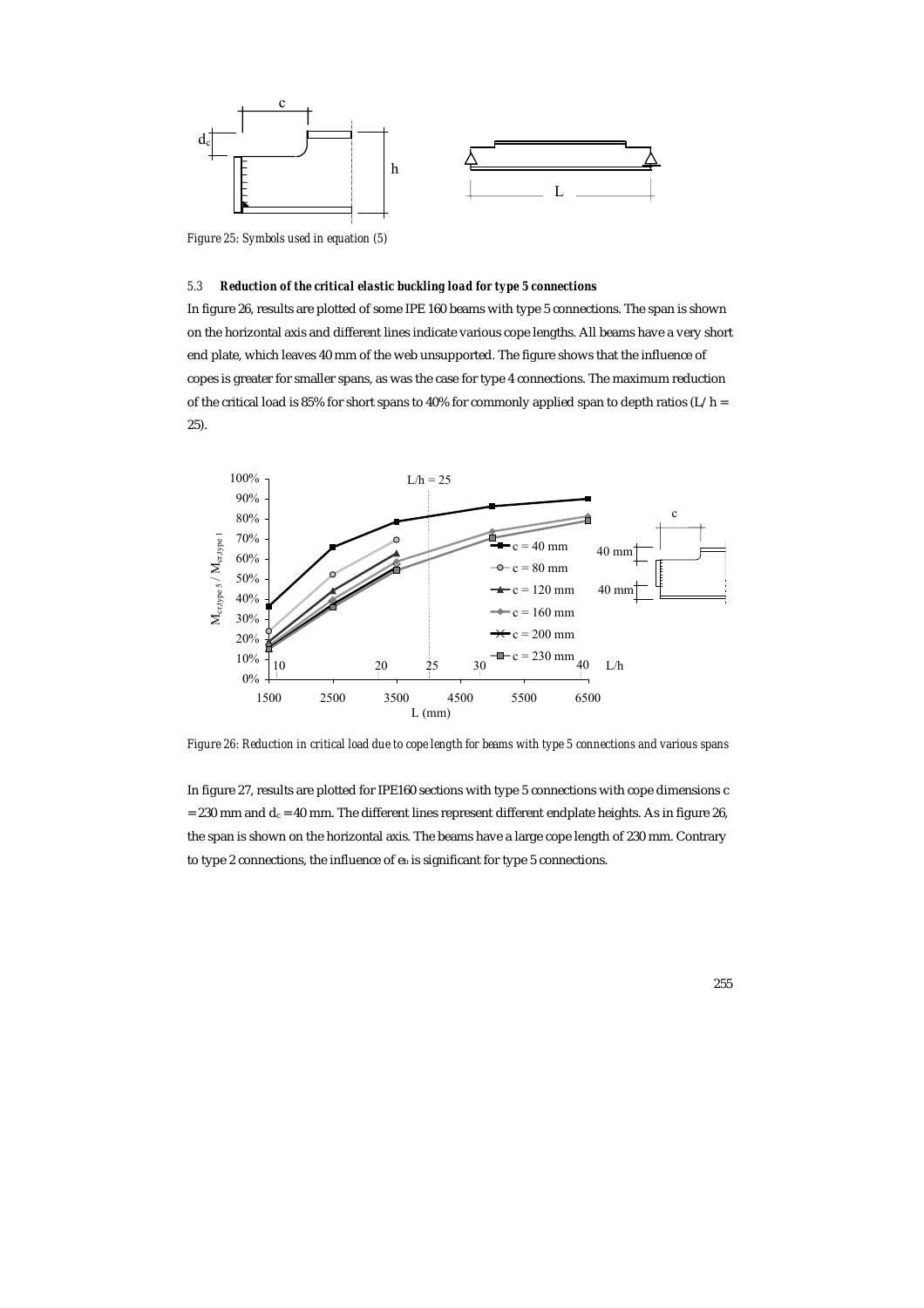

*Figure 27: Reduction in critical load due to endplate height for beams with type 4 connections with various spans* 

In figure 28, results are plotted for short IPE 160 beams with a span of 1500 mm ( $L/h = 9$ ) and with type 5 connections. Different values for c are shown on the horizontal axis and different lines indicate various values for eb. The relation between cope length and reduction in critical elastic buckling load is non-linear.



*Figure 28: Reduction in critical load as a function of cope length for type 5 connections (IPE160, span 1500 mm)*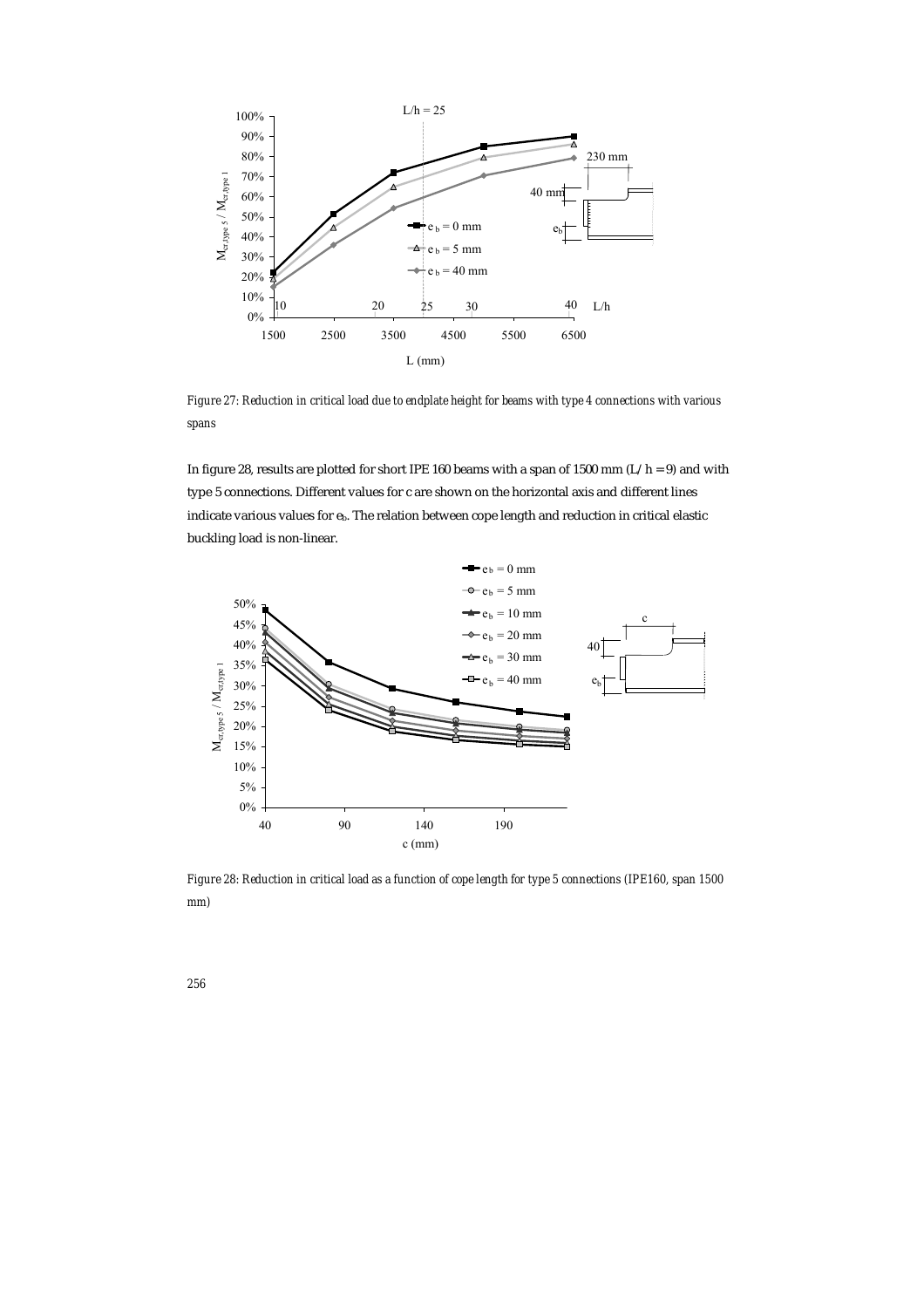In figure 29, the same data is plotted as in figure 28, but now  $e<sub>b</sub>$  is plotted on the horizontal axis and the different lines represent different values of c. The relation between the critical load reduction and  $e_b$  is approximately linear, except for the case that the endplate covers (almost) the total web but not the bottom flange  $(e_b=0)$ . In this case, the web supplies sufficient support to the bottom flange to prevent it from buckling, although the bottom flange is not welded to the endplate.



*Figure 29: Reduction in critical load as a function of endplate height for type 5 connections (IPE 160, span 1500 mm)* 

Type 5 connections with  $e_b = 0$  can be calculated as type 4 connections. The critical load of other type 5 connections can be determined with equation (6). This equation is based on 300 FEM calculations of beams with type 5 connections. Symbols are explained in figure 30.

$$
M_{cr, type 5} = \alpha \cdot M_{cr, type 1}
$$
  
\n
$$
\alpha = 1 - D_1 \frac{d_c}{c} \left(\frac{h}{L}\right)^{D_2} - (D_3)^{D_4} \left(\frac{h}{L}\right)^{D_5} - D_8 \frac{e}{h} \left(\frac{h}{L}\right)^{D_9}
$$
  
\n
$$
D_3 = D_6 \left(\frac{c}{h} - D_7\right) \text{ and } D_3 > 0
$$
\n(6)

In case of a distributed load applied in the centre of the upper flange:

 $D_1 = 21.5$   $D_4 = 0.288$   $D_6 = 1149$   $D_8 = 1.01$  $D_2 = 1,81$   $D_5 = 1,04$   $D_7 = 0,239$   $D_9 = 0,479$ 

In case of a distributed load applied in the section centroid:

| $D1 = 21.6$ | $D4 = 0.322$ | $D6 = 1883$  | $D8 = 0.709$ |
|-------------|--------------|--------------|--------------|
| $D2 = 1.83$ | $D5 = 1.21$  | $D7 = 0.244$ | $D9 = 0.419$ |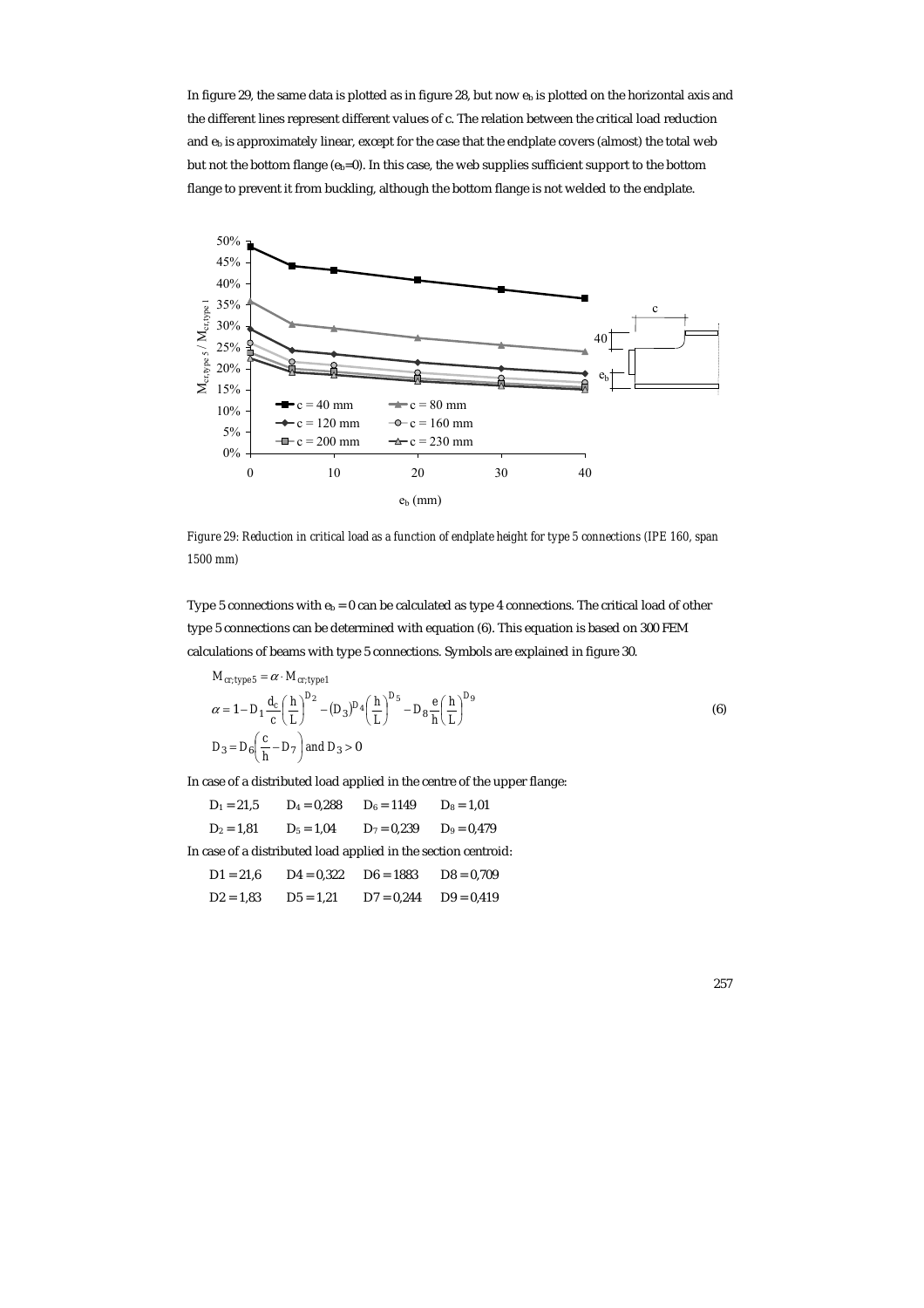

*Figure 30: Symbols used in equation (6)* 

The mean values and the standard deviations of the ratio between the critical elastic buckling load according to equations (4) to (6) and the numerically determined critical elastic buckling load is given in table 3. The mean values are just below one, which is on the safe side.

| <b>Connection</b> | <b>Load application</b> | Mean value $(\mu)$ | Standard deviation $(\sigma)$ |
|-------------------|-------------------------|--------------------|-------------------------------|
| Types 2 and 3     | <b>Upper flange</b>     | 0,96               | 0,029                         |
|                   | Centroid                | 0,92               | 0,032                         |
| Type 4            | Upper flange            | 0,89               | 0,061                         |
|                   | Centroid                | 0,89               | 0,064                         |
| Type 5            | Upper flange            | 0,87               | 0,085                         |
|                   | Centroid                | 0,83               | 0,096                         |

*Table 3: Mean value and standard deviation of quotient (Mcr, equation/Mcr, numerical)* 

#### *5.4 Reduction of the beam resistance*

In the previous paragraph, the reduction in critical elastic buckling load was quantified. In this paragraph, a method is presented for determining the beam resistance .

The beam resistance relative to the plastic capacity and the critical elastic buckling loads are plotted in figure 31. Each dot represents a specific beam with type 2, 3, 4 or 5 connections. The relative slenderness and the relative resistance was determined using the critical elastic buckling load and the buckling resistance according to the finite element simulations of each beam. Buckling curve 'a', which provides correct resistances in case of type 1 connections, is not always safe for the other connections. This is caused by the fact that yielding occurs in the coped region or in the unsupported part of the web.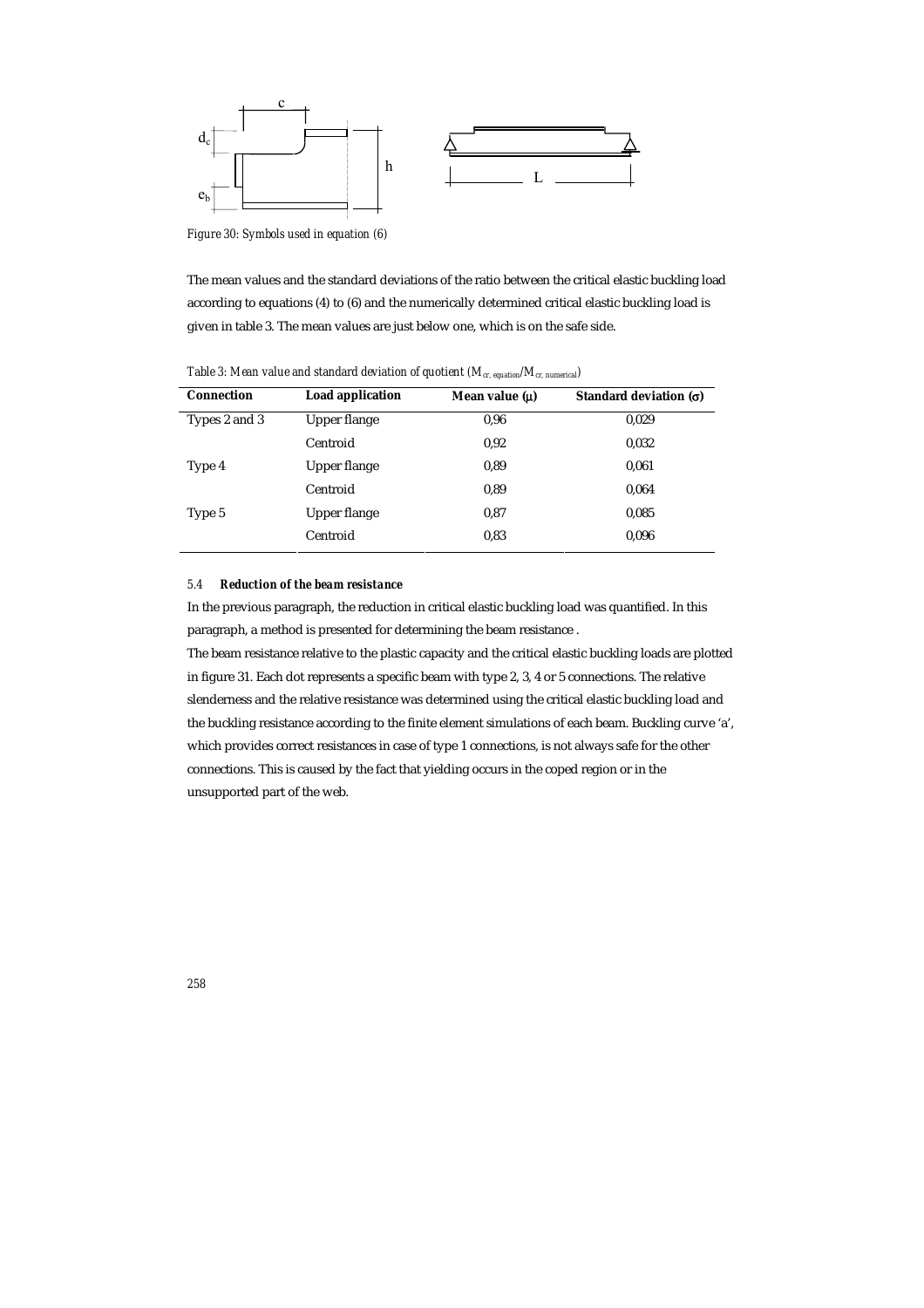

*Figure 31: Critical elastic buckling loads and beam resistances for beams with type 2 to type 5 connections* 

A better fit can be obtained by the use of alternative buckling curves. The choice of the buckling curves depends on the type of connection and on the reduction of the critical elastic buckling load. This reduction is given by factor  $\alpha$ , determined with equation 4, 5 or 6.

- For type 2 and type 3 connections, the following buckling curve should be used
	- Buckling curve 'b' when  $0.85 \le \alpha < 1.0$
	- Buckling curve 'c' when  $\alpha$  < 0,85
- For type 4 connections, buckling curve 'b' should be used, independent of α.
- For type 5 connections the following buckling curve should be used.
	- Buckling curve 'b' when  $0.70 \le \alpha < 1.0$
	- Buckling curve 'c' when  $0.50 \le \alpha < 0.70$
	- Buckling curve 'd' when  $\alpha$  < 0,50

The proposed verification method for buckling of beams with copes and / or partial endplates thus consists of the following steps:

- Factor  $\alpha$  may be determined using equations 4 to 6
- The relative slenderness may be determined using  $M_{cr} = \alpha \cdot M_{cr, type\ 1}$
- The appropriate buckling curve may be chosen based on the type of connection and the value for α.
- The buckling resistance relative to the plastic capacity,  $\chi_{LT}$ , may be determined with the relative slenderness and the appropriate buckling curve.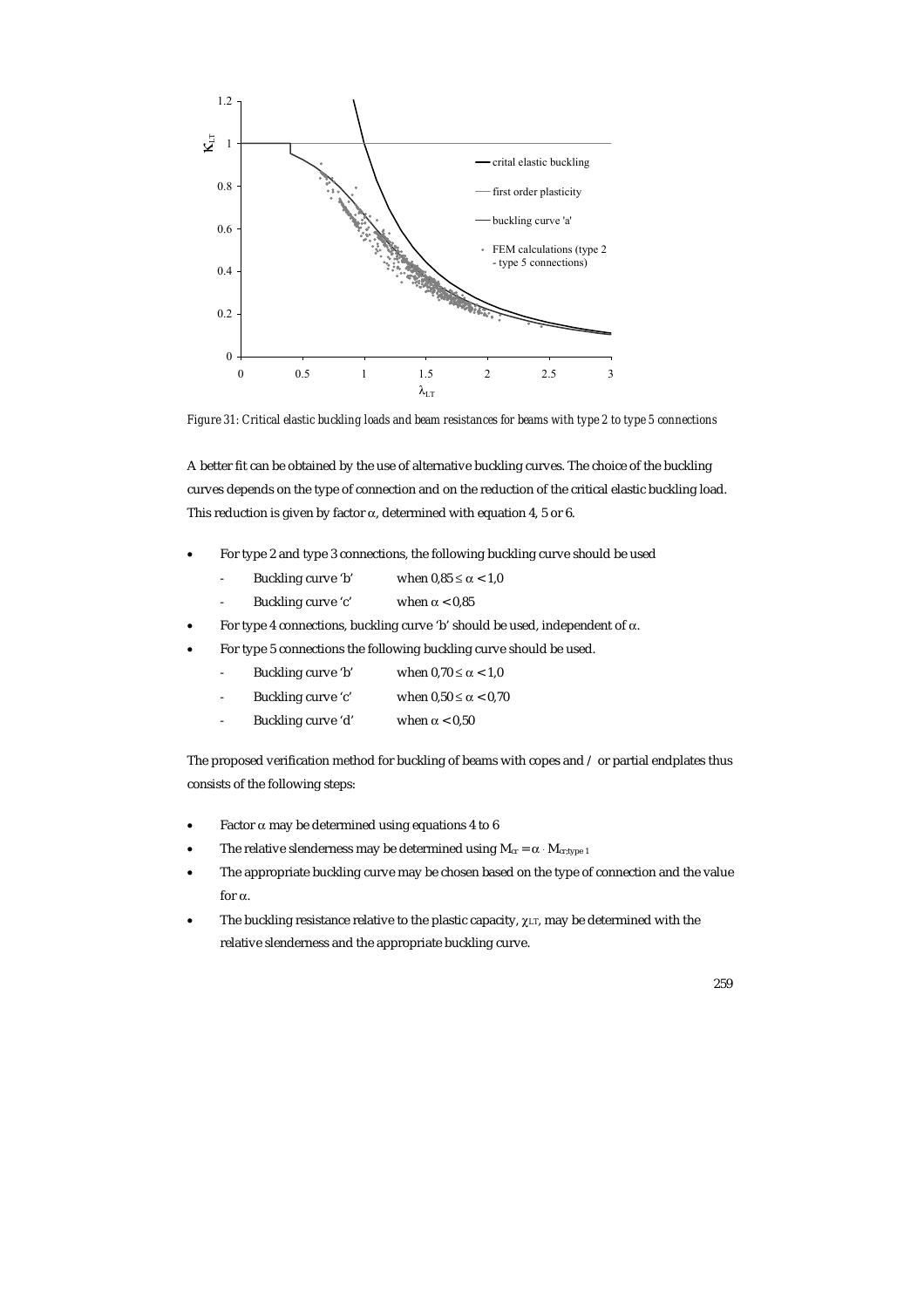The accuracy of this proposed verification method is shown in figure 32 for type 2 and type 3 connections, in figure 33 for type 4 connections and in figure 34 for type 5 connections. In these figures, the buckling factor determined with the verification method described above,  $χ_{LT,vm}$ , on the vertical axis is compared with the numerically determined buckling factor  $\gamma_{\text{LT,num}}$  on the horizontal axis. The buckling factor  $χ_{LT,num}$  is defined as the numerically determined resistance divided by the plastic capacity.

The figures also give the mean value and the standard deviation of the ratio between κ<sub>LT,vm</sub> and κLT,num. The mean values of this ratio are below one, which means that the procedure proposed is on the safe side.



*Figure 32: Comparison of beam resistances between numerical model and proposed verification method for type 2 and type 3 connections*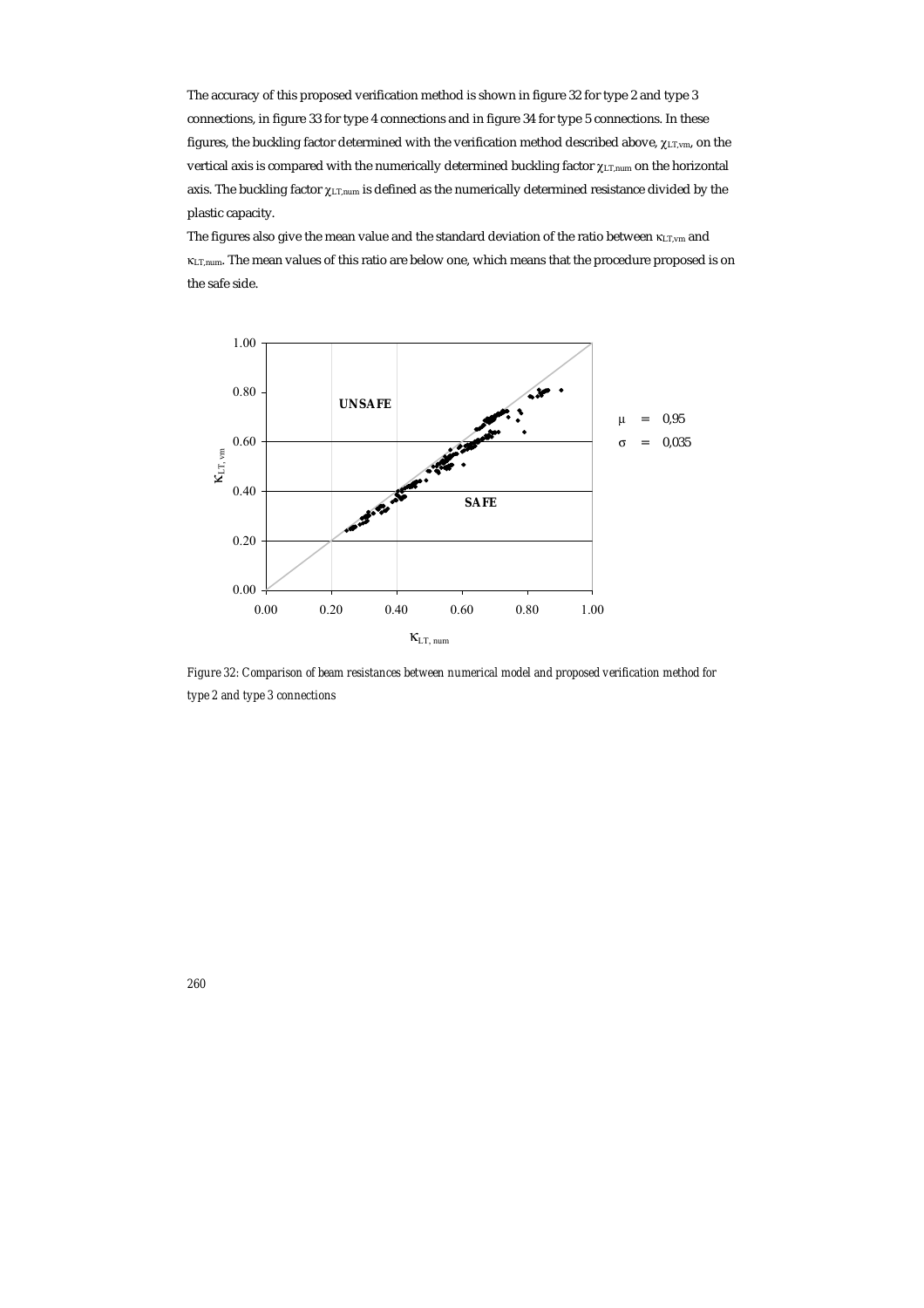

*Figure 33: Comparison of beam resistances between numerical model and proposed verification method for type 4 connections* 



*Figure 34: Comparison of beam resistances between numerical model and proposed verification method for type 5 connections*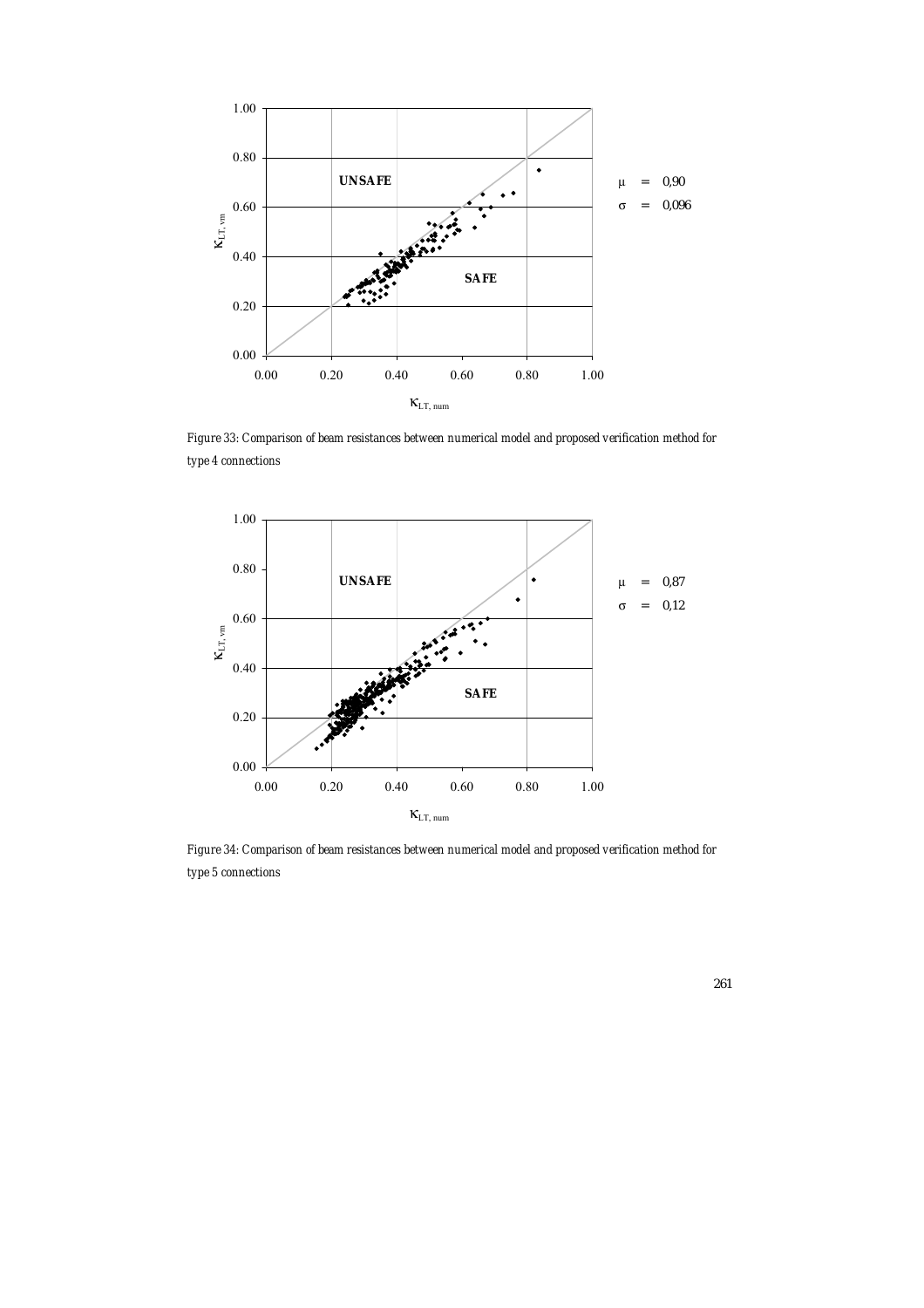## **6 Conclusions and recommendations**

### Conclusions:

- Lateral-torsional buckling and local web buckling of I-sections can be modelled with the Finite Element Method;
- Copes and partial end plates reduce the elastic critical buckling load. The influence of copes and end plates is particularly significant for beams with relatively small span to depth ratios;
- A combination of a cope and a partial endplate that leaves the bottom flange unsupported leads to the greatest reduction in the critical elastic buckling load and in the beam resistance;
- For beams with copes and / or partial endplates with a certain relative slenderness, the reduction of the plastic capacity is larger than for beams with the same relative slenderness but supported by forks and having uniform cross-section, so the use of the same buckling curve for these beams is not applicable.
- The post buckling behaviour of beams with copes and partial endplates is worse than of beams with fork supports.

## Recommendations:

- The equations proposed for the critical elastic buckling load of beams with copes and  $\ell$  or endplates are derived with a curve fitting method. Strictly speaking these equations are only applicable within the range of parameters used in the parameter study. It is recommended to develop an analytical method for buckling of coped beams.
- The proposed use of alternative buckling curves to determine the resistance does not always satisfactory correspond to the numerically determined resistance. For a better determination of the buckling resistance, it is recommended that yielding of the web be studied analytically for beams with copes and / or endplates;
- The critical elastic buckling load and the beam resistance of coped beams loaded by other loads than a uniformly distributed load should be determined;
- The critical elastic buckling load and the beam resistance of coped beams in combination with angles and fin plates should be determined.
- The application of beams with copes in combination with partial endplates is not recommended because these beams show the largest reduction in beam resistance and post buckling behaviour.
- The test set-up described in the Annex should be further improved so that the tests planned for the fourth validation step can reliably be carried out.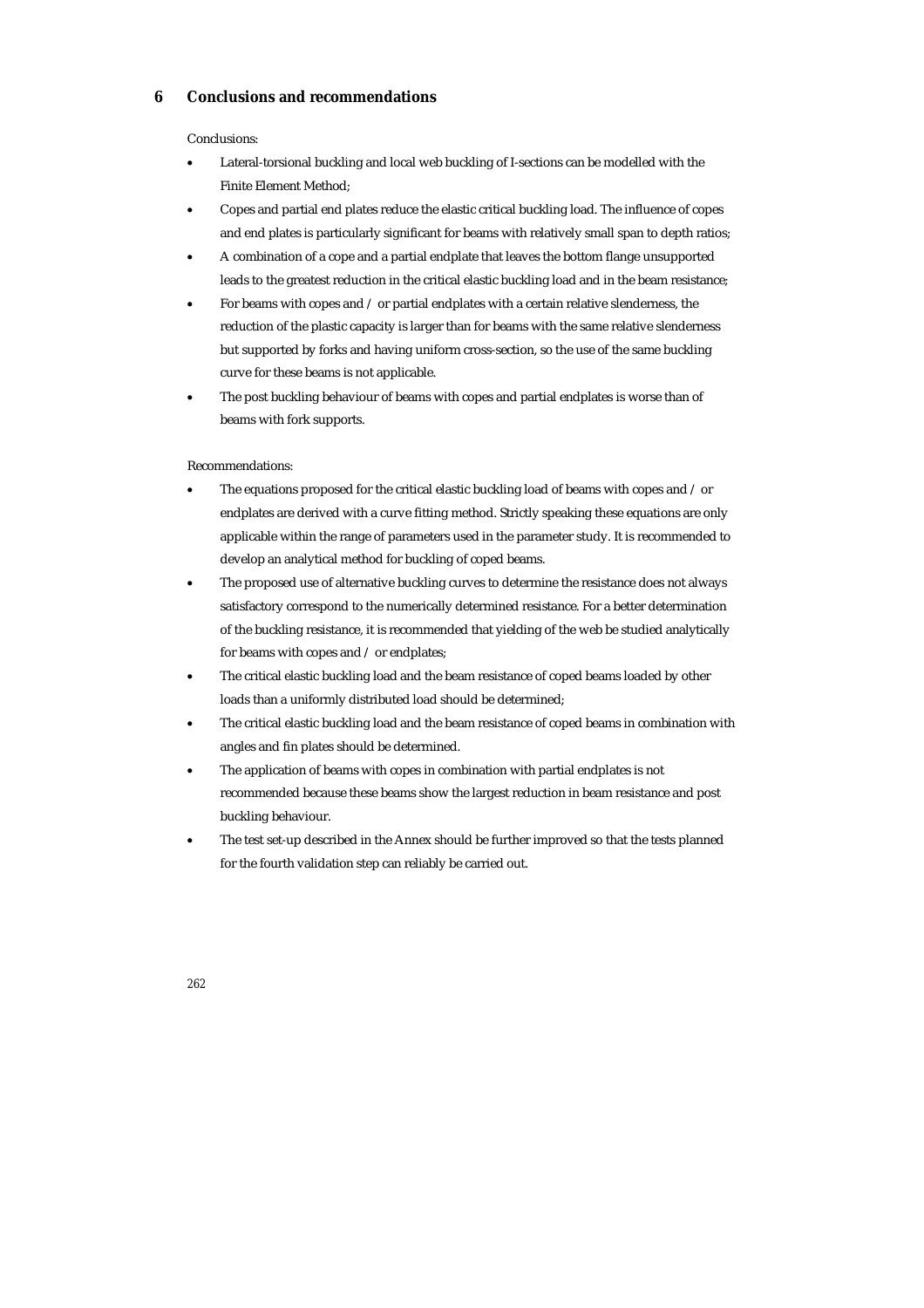## **References**

- Abspoel, R., J.W.B. Stark. *Elastic lateral buckling of coped beams*. Proceedings of Eurosteel 1999, Prague, Elsevier 1999.
- Abspoel, R., J.W.B. Stark. *Elastic lateral buckling of coped beams*. Stability and Ductility of Steel Structures, Proceedings of the 6th International Colloquium 1999, Timisoara, Elsevier 1999.
- Cheng, J.J.R., J.A. Yura. *Lateral Buckling Test on Coped Steel Beams*. Journal of Structural Engineering, ASCE, 1988, 114 (1), p. 16-30.
- Cheng, J.J.R., J.A. Yura, C.P. Johnson. *Lateral Buckling of Coped Steel Beams*. Journal of Structural Engineering, ASCE, 1988, 114 (1), p. 1-15.
- Du Plessis, D.P. *Lateral-torsional Buckling of End Notched Steel Beams*. Proceedings, International Colloquium on Stability of Structures under Static and Dynamic Loads, ASCE, Washington D.C., 1977.
- Greiner, R., G. Salzgeber, R. Ofner. *New lateral-torsional buckling curves* κ*LT numerical simulations and design formulae*. ECCS TC 8 –Report 30th June 2000.
- Lam, C.C., M.C.H. Yam, V.P. Iu, J.J.R. Cheng. *Design for lateral-torsional buckling of coped I-beams*. Journal of Constructional Steel Research 54, p 423-443, Elsevier 2000.
- Lindner, J., R. Gietzelt. *Zur Tragfähigkeit ausgeklinkter Träger*. Stahlbau, 1985.
- Lindner, J. *Influence of constructional details on the load carrying capacity of beams.* Engineering structures, 1996, 18 (10), p. 752-758.
- Lindner, J. *Influence of Structural Connecting Details on the Load Carrying Capacity of Beams*, Internationale Vereinigung für Brückenbau und Hochbau, 13th congres Helsinki, 1988.
- Lindner, J., R. Gietzelt. *Biegedrillknicklasten von Walzprofilen IPE200 und IPE160 mit angeschwei*β*ten Kopfplatten und baupraktischen Ausklinkungen an den Trägerenden*. Vr 2042, Technische Universität Berlin, 1982.
- Lindner, J. *Einfluss von Quer-einspanningen auf die Gabellagering*. Vr 2065, Technische Universität Berlin, 1987.
- Lindner, J. *Biegedrillknickuntersuchungen an ausgeklinkten Trägern unter Berücksichtigung der Quereinspannung*. Vr 2073, Technische Universität Berlin, 1985.
- Maljaars, J. Thesis report *Lateral-torsional buckling of coped girders*. Delft University of Technology, May 2001.
- Maljaars, J., J.W.B. Stark, H.M.R.M. Steenbergen and R. Abspoel. *Numerical simulation of lateraltorsional buckling of coped girders*, 15th ASCE Engineering Mechanics Conference – Stability Research, New York, USA, June 2-5 2002a.
- Maljaars, J., J.W.B. Stark, H.M.R.M. Steenbergen and R. Abspoel. *Lateral-torsional buckling capacities of coped girders*, European Conference on Steel Structures, Coimbra, Portugal, September 19-20 2002b.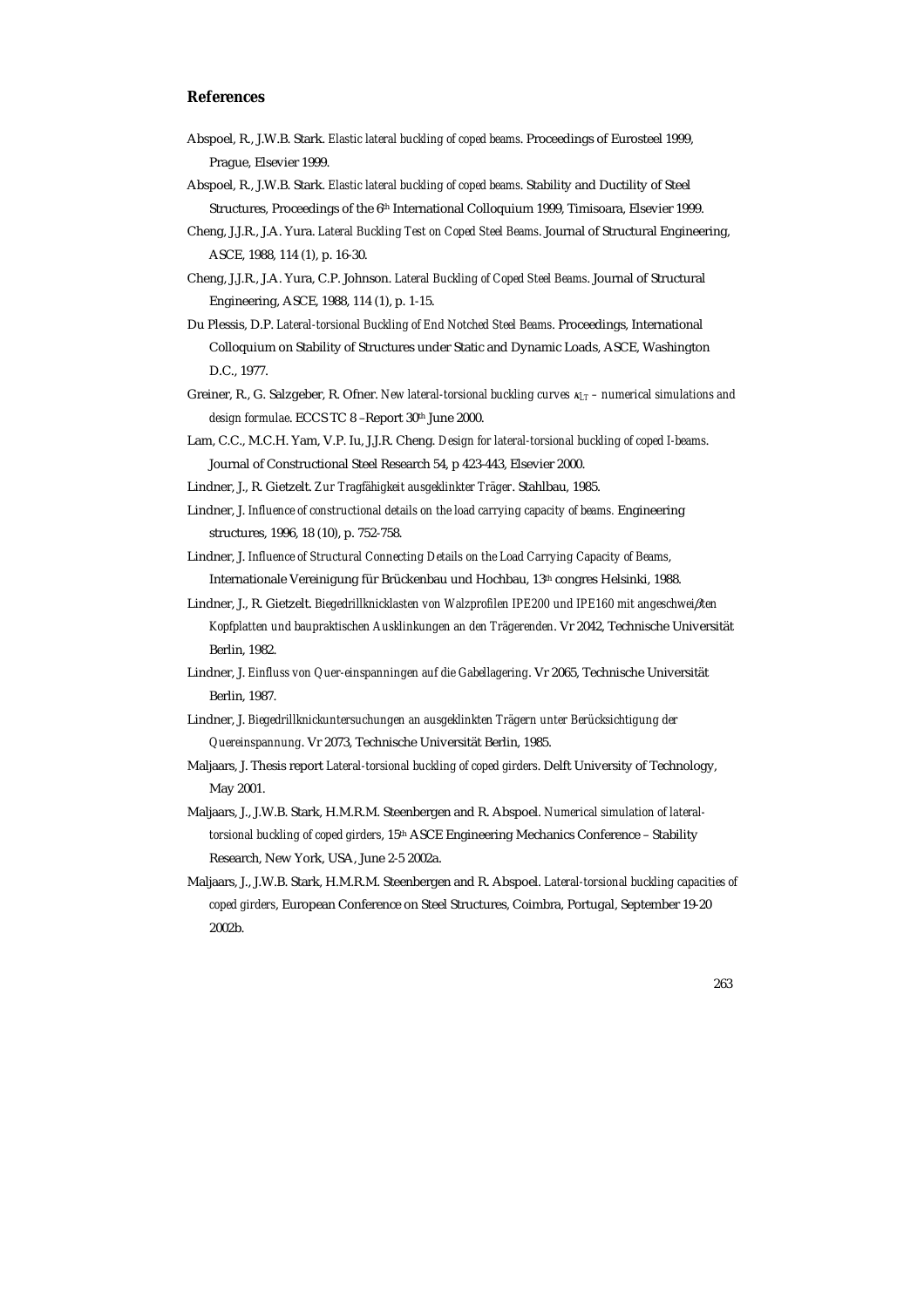- NEN 6770: 1997 TGB 1990 Steel Structures Basic requirements and basic rules for calculation of predominantly staticaly loaded structures.
- Pi, Y.-L., N.S. Trahair. *Distortion and Warping at Beam Supports*. Journal of Structural Engineering, ASCE, 2000, 126 (11), p. 1279-128
- prEN 1993-1-1, Eurocode 3: Design of Steel Structures part 1-1: General rules and rules for buildings.
- Timoshenko, S.P. and J.M. Gere. *Theory of elastic stability*. 2nd edition, McGraw-Hill Book Company, 1961.
- Trahair, N.S. *Flexural-Torsional Buckling of Structures*. 1st edition, E & FN Spon (Chapmann and Hall), 1993.
- Vacharajittiphan, P., N.S. Trahair. *Warping and distortion at I-section joints*. Journal of Structural Div., ASCE, 1974, 100 (3), p. 547-564.

# **Symbols used**

| $\alpha$          |           | Reduction factor for the critical elastic buckling load due to the cope and / or the     |  |  |
|-------------------|-----------|------------------------------------------------------------------------------------------|--|--|
|                   | endplate  |                                                                                          |  |  |
| φ                 | $=$       | Rotation angle between first node and second node of a spring element                    |  |  |
| $\chi$ LT         | $=$       | Buckling factor (reduction factor for the beam resistance due to lateral-torsional       |  |  |
|                   | buckling) |                                                                                          |  |  |
| $K_{LT,num}$      | $=$       | Numerically determined buckling factor                                                   |  |  |
| KLT.vm            | =         | Buckling factor according to the proposed verification method                            |  |  |
| $\lambda$ lt      | $=$       | Non-dimensional (relative) slenderness for lateral-torsional buckling                    |  |  |
| μ                 | $=$       | Mean value of the ratio between KLT, vm and KLT, num                                     |  |  |
| σ                 | $=$       | Standard deviation of the ratio between $\kappa_{LT,vm}$ and $\kappa_{LT,num}$           |  |  |
| $\sigma$ ini      | $=$       | Initial (residual) stress                                                                |  |  |
|                   |           |                                                                                          |  |  |
| A                 | $=$       | Cross-sectional area                                                                     |  |  |
| $A_1 - A_4$       | $=$       | Constants in the equation for the critical elastic buckling load of type 2/3 connections |  |  |
| $B_1 - B_7$       | $=$       | Constants in the equation for the critical elastic buckling load of type 4 connections   |  |  |
| $D_1 - D_9$       | $=$       | Constants in the equation for the critical elastic buckling load of type 5 connections   |  |  |
| Е                 | $=$       | Young's modulus (Modulus of elasticity)                                                  |  |  |
| G                 | $=$       | Shear modulus                                                                            |  |  |
| F                 | $=$       | Concentrated load                                                                        |  |  |
| $I_{t}$           | $=$       | <b>Torsional constant</b>                                                                |  |  |
| $I_{\text{t}$ tot | =         | Torsional constant of a model consisting of shells and extra elements (beams and         |  |  |
|                   |           | springs)                                                                                 |  |  |
|                   |           |                                                                                          |  |  |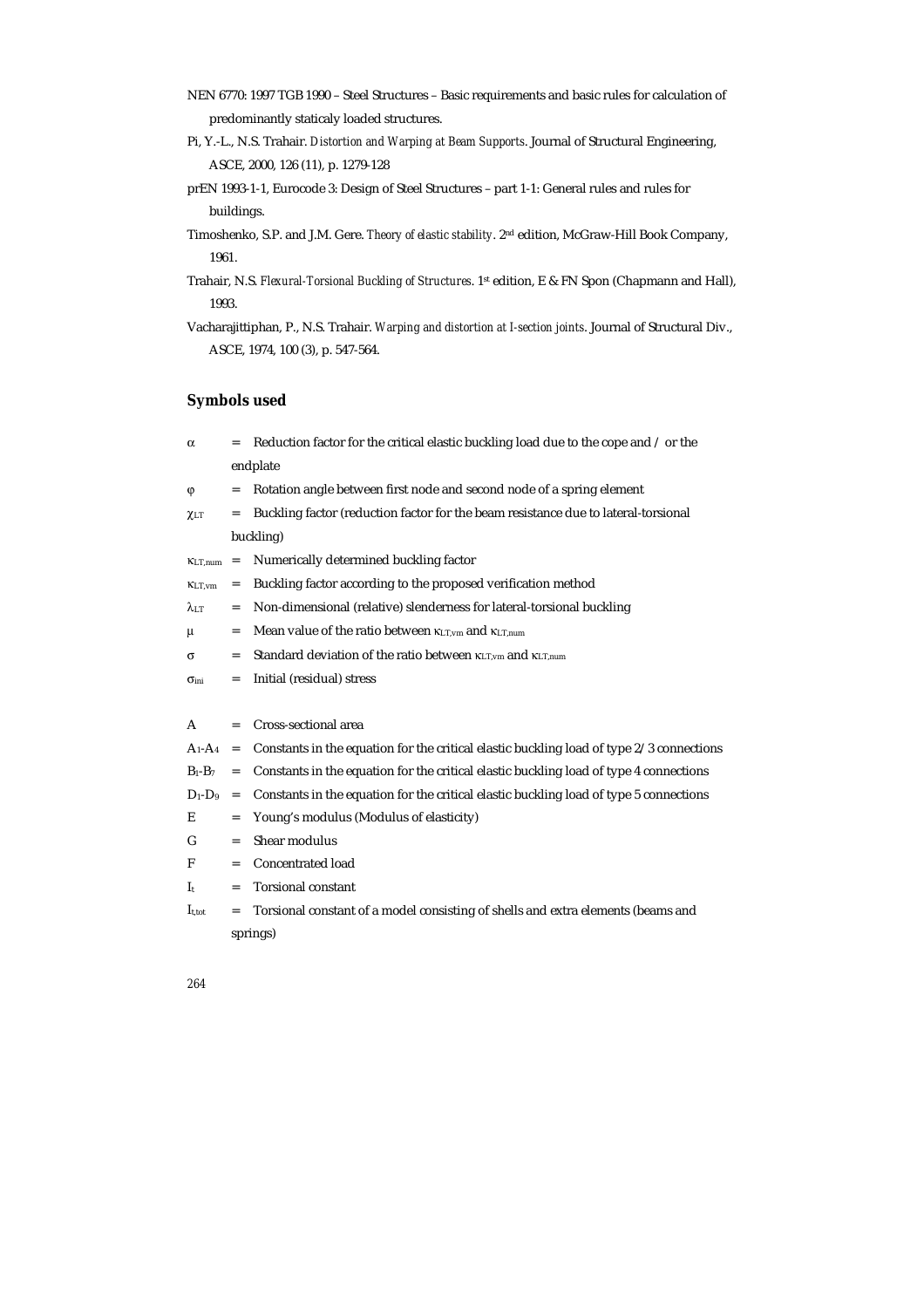| $I_{t,shell}$  | $=$ | Torsional constant of a model consisting of shells                                 |
|----------------|-----|------------------------------------------------------------------------------------|
| $I_{t,spring}$ | $=$ | Converted 'torsional constant' of a spring element                                 |
| $I_{wa}$       | $=$ | Warping constant                                                                   |
| $I_{v}$        | $=$ | Second moment of inertia about the strong axis                                     |
| I <sub>z</sub> | =   | Second moment of inertia about the weak axis                                       |
| L              | $=$ | Beam span                                                                          |
| М              | $=$ | <b>Bending moment</b>                                                              |
| $M_{cr}$       | =   | Critical elastic buckling load                                                     |
| $M_{pl}$       | =   | Plastic capacity                                                                   |
| $\rm M_{Rd}$   | $=$ | <b>Buckling resistance</b>                                                         |
| т              | $=$ | <b>Torsional moment</b>                                                            |
| $T_{\rm pl}$   | $=$ | Plastic capacity for torsion                                                       |
|                |     |                                                                                    |
| c              | $=$ | Cope length                                                                        |
| $d_c$          | $=$ | Cope depth                                                                         |
| e <sub>b</sub> | $=$ | Unsupported web height above the endplate (distance between bottom flange and      |
|                |     | lower side of the endplate)                                                        |
| $e_u$          | =   | Unsupported web height under the endplate (distance between upper flange and upper |
|                |     | side of the endplate)                                                              |
| $f_v$          | $=$ | <b>Yield stress</b>                                                                |
| h              | $=$ | Section height                                                                     |
| $h_c$          | =   | Height of the section in the coped region $(=h-d_c)$                               |
| $h_{e}$        | $=$ | Height of the endplate                                                             |
| $k_{spring}$   | $=$ | Rotational spring stiffness                                                        |
| 1              | $=$ | Element length                                                                     |
| Uy             | $=$ | Displacement in direction of the weak axis                                         |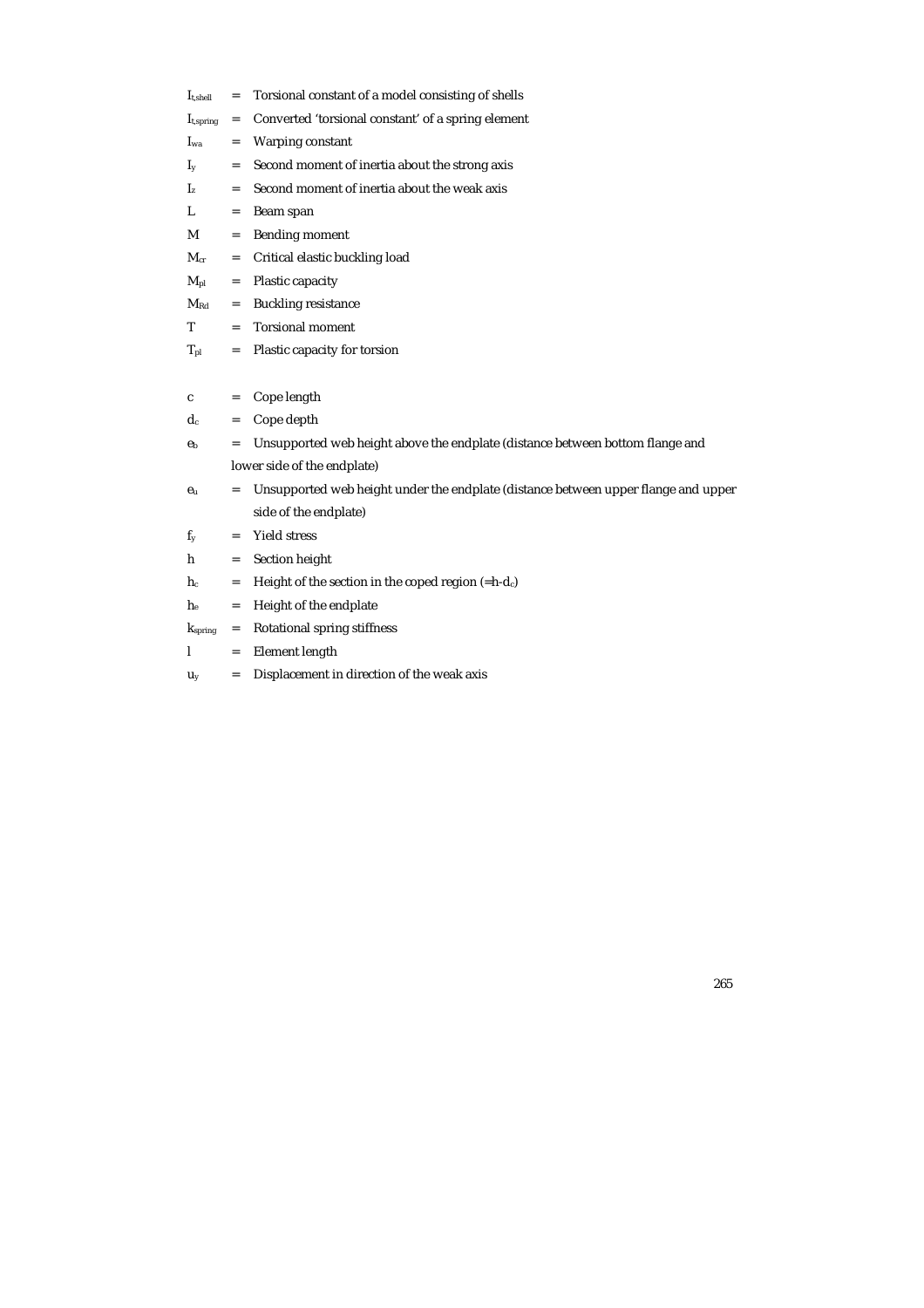# **Annex: Test program**

For a further validation of the numerical models, tests were carried out. This Annex gives an overview of these tests. The test set-up developed in this research project is shown in figure 35.



*Figure 35: Test set-up* 

Cardan supports were developed to model simple supports, i.e. rotations about the weak and strong axes and translation in longitudinal direction are free and rotation about the longitudinal axis and translations in vertical and lateral direction are restrained at the supports, see figure 36. As soon as load is applied on the specimen, the specimen is stabilised in longitudinal direction. The static system is thus according to the left picture in figure 37. This corresponds to the right picture in figure 37.



*Figure 36: Cardan supports* 

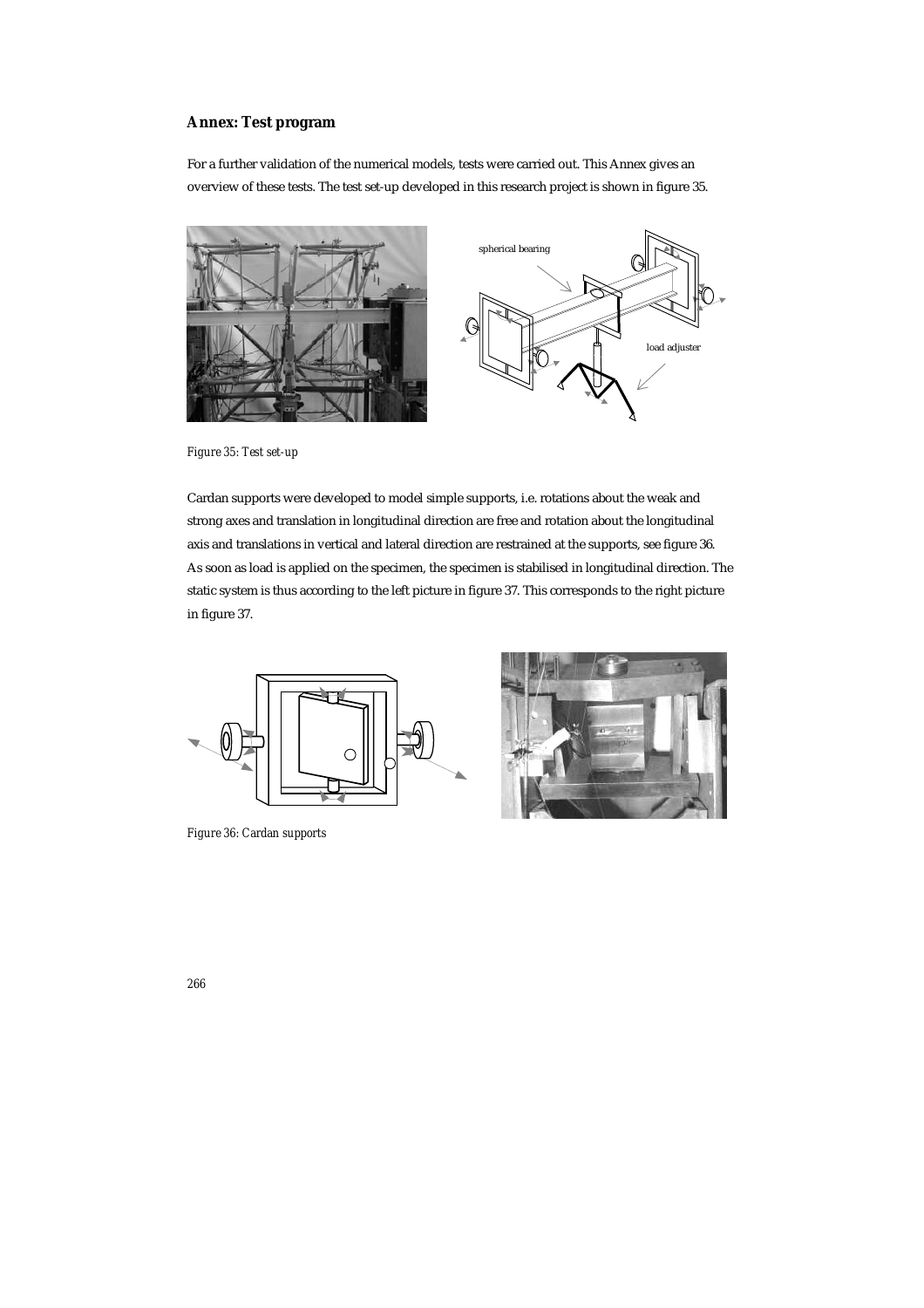

*Figure 37: Static system (left: static system in the set-up, right: comparable static system)* 

A load adjuster and a spherical bearing were used to introduce the load. The spherical bearing consisted of a bowl and a sphere with grease in between. The radius of the sphere determines the load application point, see figure 38. For the tests, two spheres were developed, one for load application in the centre of the upper flange and one for load application in the centroid of the section. Figure 39 shows the functioning of the spherical bearing.



*Figure 38: Spherical bearing* 



*load application in center of the upper flange*







*Figure 39: Functioning of the spherical bearing (left before testing, right during testing)* 

Ten IPE 120 beams with a span of 2,0 m and with type 1 to type 5 connections were tested. For these stocky beams with a relatively slender web, influence of the cope on the resistance of the beams is to be expected. During the test, lateral and vertical displacements of five cross-sections were measured, together with the load. The measured resistances of the tested beams are given in table 4.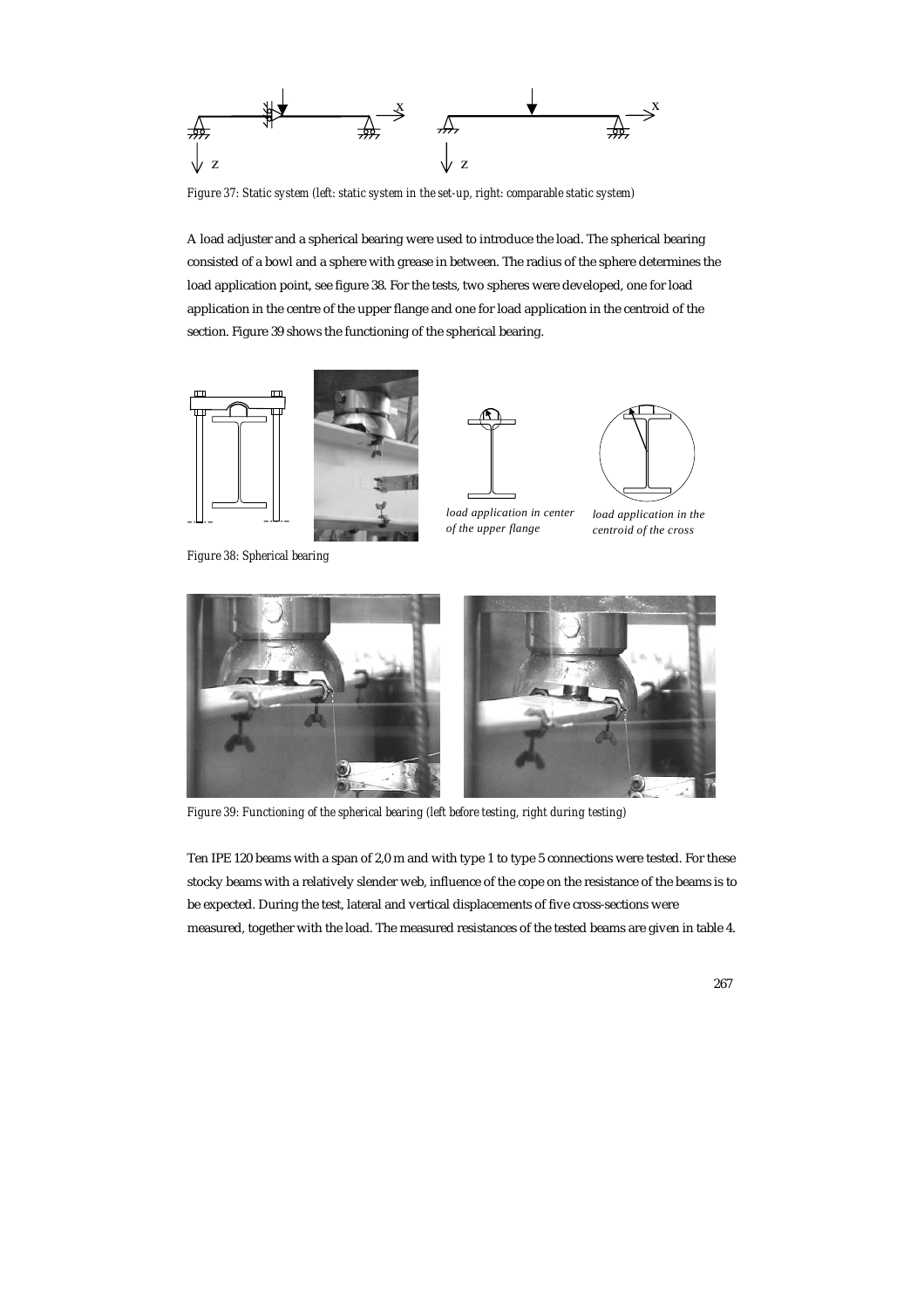Three tests failed because dents in the bowl of the spherical bearing prevented the rotation of the beam at the load introduction point. These tests are not included in table 4.

| beam number                           | connection | load application    | $F_b$ [kN] |
|---------------------------------------|------------|---------------------|------------|
| A1<br>(type 1 connection)             |            | <b>Upper flange</b> | 34.3       |
| A2<br>(type 1 connection)             |            | <b>Upper flange</b> | 35.7       |
| $\mathbf{A}3$<br>(type 2 connection)  |            | <b>Upper flange</b> | 34.1       |
| A <sub>4</sub><br>(type 3 connection) |            | <b>Upper flange</b> | 36.2       |
| B1<br>(type 4 connection)             |            | <b>Upper flange</b> | 31.2       |
| B2<br>(type 4 connection)             |            | Centroid            | 28.4       |
| <b>B4</b><br>(type 5 connection)      |            | <b>Upper flange</b> | 25.1       |

*Table 4: Resistances for the tested beams* 

The rotation of the cross-section at five locations of tests A3 (type 2 connection) and B1 (type 4 connection) are shown in figure 39. Large rotations occur in the coped regions. Extreme rotations in the coped regions were found for type five connections (see figure 40).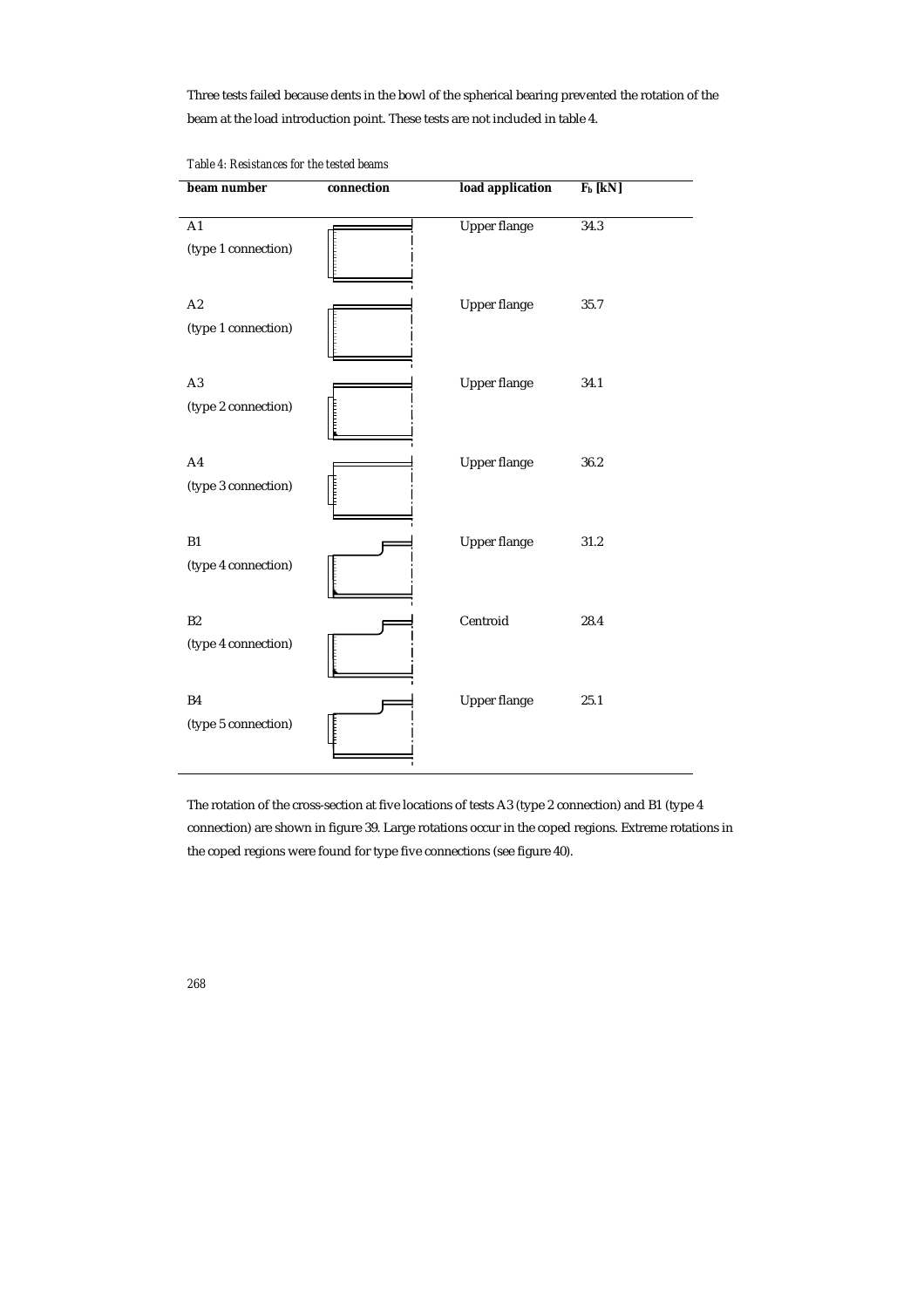

*Figure 40: Rotation of five measured cross-sections of tests A3 (type 2) and B1 (type 4)* 



*Figure 41: Rotation in the coped region of test B5 (type 5 connection) – top view* 

For a proper comparison between the numerical models and the tests, all relevant parameters of the tested beams should be known. The following parameters were considered.

• Span, cope dimensions and the dimensions of the cross-section are important parameters for both the critical elastic buckling load and the ultimate resistance. These properties were measured for each beam, before testing;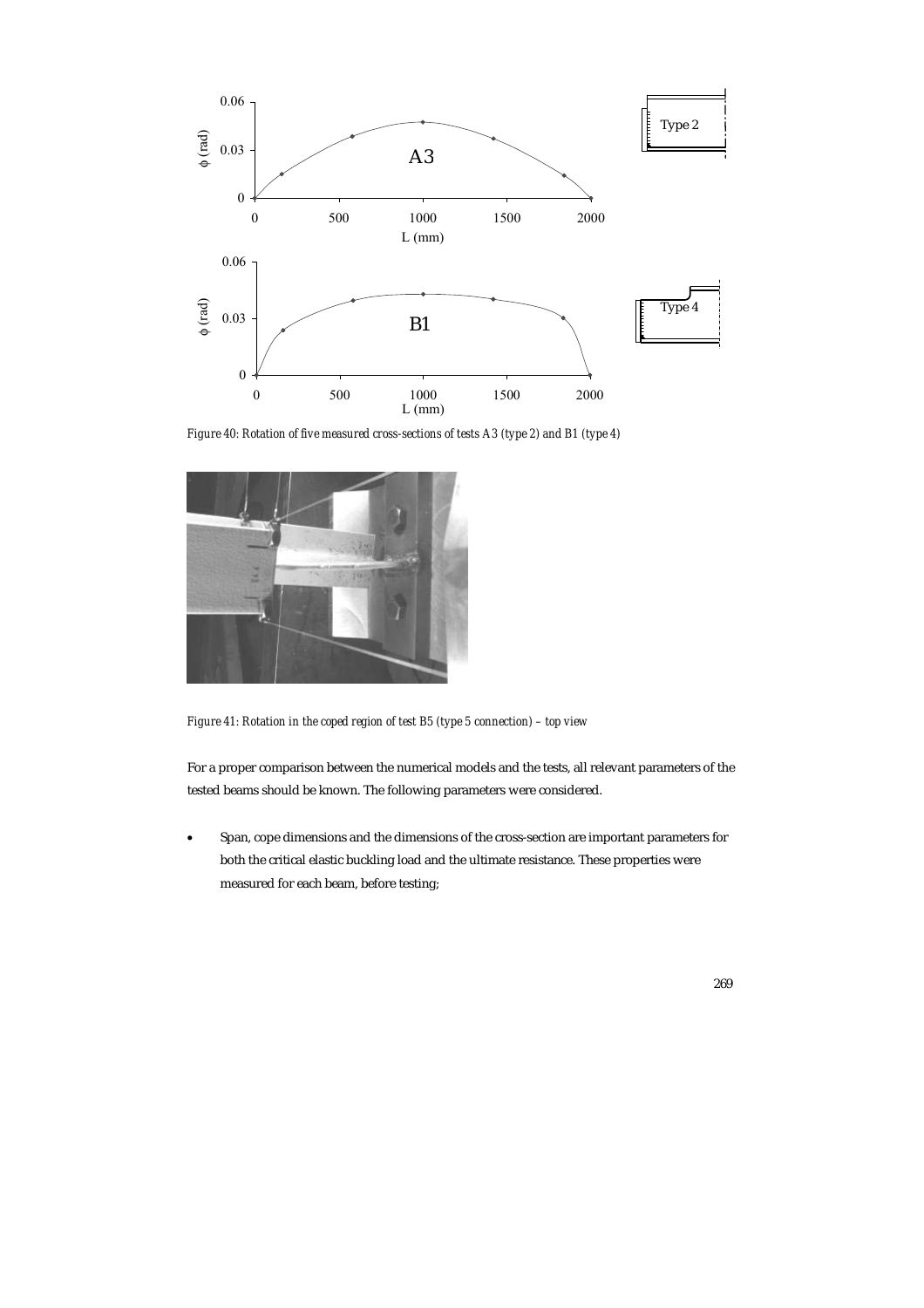- In a numerical sensitivity analysis, it was determined that the size of the initial geometric imperfection (non-straightness of the beam) has a significant influence on the beam resistance. The initial imperfections were measured for each beam, before testing.
- The yield stress, ultimate tensile strength and Young's modulus were determined for the flanges and the web of each beam, after the beams were tested.
- In a numerical sensitivity analysis, it was determined that the magnitude of the residual stress has no significant influence on the beam resistance for the tested beams (a variation in the residual stresses of 10% resulted in a variation in resistance of 0,05% to 0,35%). Therefore, the residual stresses were not measured. The pattern according to figure 13 was applied.

Numerical models were made with these measured geometrical and physical properties. The initial geometric imperfection of beam A1 was not measured correctly. Therefore, it was not possible to simulate this beam.

The numerically determined resistances were 12% up to 25% lower than the tested resistances. In order to give an explanation for this significant difference, the friction between the bowl and the sphere was measured. For this purpose, a bowl was placed in between two identical spheres. The spheres were pressed with a load approximately equal to the maximum load in the experiments. The resistance against rotation of the bowl was then measured, see figure 41. The measured coefficient of friction was only 0,4 to 0,7 %, depending on the load and the side of rotation of the bowl. The friction in the cardan supports was so low, that it was not possible to measure it.



*Figure 42: Set-up to determine friction in the spherical bearing* 

In order to determine the relation between friction in the load application and resistance, a sensitivity analysis was carried out numerically. For this purpose, a rotation spring with high elastic stiffness and a variable plastic limit was added in longitudinal direction at the point of load application to the numerical model of beam A4. Results are shown in figure 42.